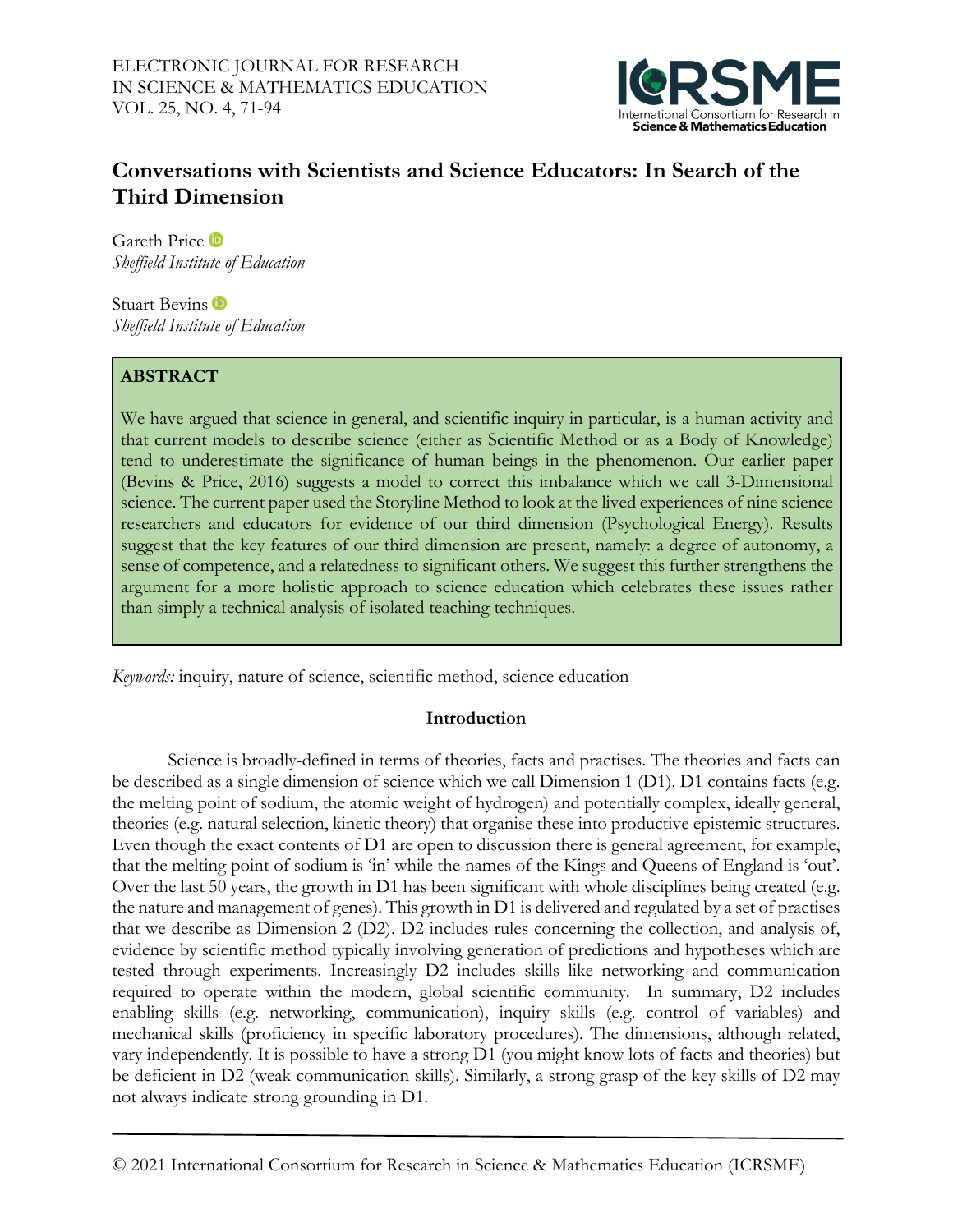Much of the discussion in science education has concerned itself, not always helpfully, with the emphasis placed on these two dimensions with 'knowledge-rich' tradition typically favouring D1 and the adherents of a more process-led approach emphasising D2 (Hmelo-Silver et al., 2007; Kirshner et al., 2006). However, even if the perfect balance could be agreed, the two-dimensional model only covers science as a disembodied, crystallised entity. It produces a portrait of existing science knowledge alongside a statement of the rules of engagement rather than reflecting science as it is practised across the world. We have argued (Bevins & Price, 2016) that a better model of science requires a third dimension. We call this improved model three-dimensional science or 3D science.

## **Three-dimensional Science**

We have described our model for three-dimensional science in detail elsewhere (Bevins & Price, 2016) and so provide only a summary here. 3D science includes three dimensions;

- **D1 A body of knowledge**: this informs scientists' thinking about phenomena and can generate questions and suggestions for inquiry.
- **D2 Evidence-management procedures**: these ensure evidence is generated reliably, interpreted with reference to the underlying ideas and the observed data, and communicated appropriately.
- **D3 Psychological energy**: this provides the energy to create and manage a scientific inquiry.

These dimensions have different natures and characteristics and do not link conveniently to each other in a simple sequence. One does not 'lead' to the other nor 'depend' on another in a strict linear sense. All are interrelated but only to the extent that they belong to a system that requires their presence. We have called this model a 'fruit salad' model in that the dimensions are as related to each other as the individual fruits in a fruit salad. They are all essential to the makeup of the salad, but apples are not like bananas and pineapples do not lead to oranges or grapes. The system is more than merely the sum of its parts even though the parts might be externally still recognisable. Figure 1 provides a visual summary of the components of our 3D model.

## **Understanding D3**

Dimension 3 (D3) of our model provides the energy for scientists to operate the machinery of D1 and D2 to drive the further development of the scientific domain. A useful analogy might be to think of D1 as the written-down steps of a ballet, D2 as the ability to complete them through repeated, often formal, exercises while D3 is a feature of the dancers themselves that convert these written steps and practised movements into an actual performance that has meaning and integrity. Without the dancers there is no dance. This sees D3 as a feature of the active scientist, their motivation, commitment and sense of purpose, which drives their engagement. D3 varies from low engagement with limited personal purpose (low energy), through to a clear personal purpose and engagement (high energy). We feel that the 3D model offers a number of advantages when thinking of scientific activity and we describe these in the discussion section that follows.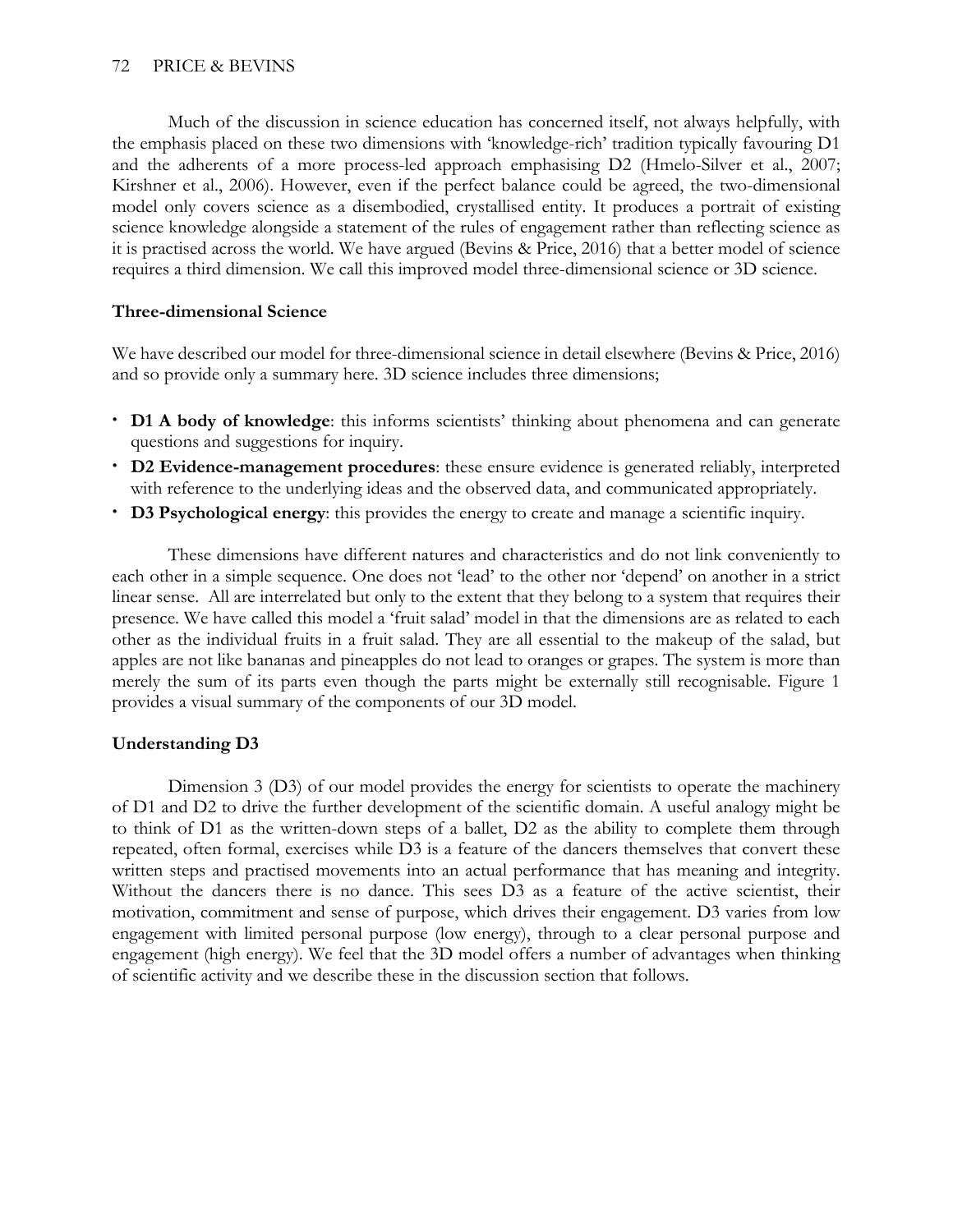*The 3D Model of Science*



### **Self Determination Theory's (SDT) and the Third Dimension**

We draw on Self Determination Theory's (SDT) treatment of motivation (Deci & Ryan, 2012) to inform our understanding of the nature of D3. As Deci and Ryan (2006) explain: "it (the motivation to act) must be endorsed by the self, fully identified with and "owned"' (p. 1561). The endorsement requires a degree of autonomy in the actor since something that is forced upon them cannot be 'owned' - it is, by definition, an imposition 'owned' by an external. Similarly, a person should also feel a degree of competence in the task; in effect the task is appropriate for them and their skills - there is a 'good fit' between act and actor. Finally, the task must in some way be valued by others who are significant for the actor. This is the notion of relatedness central to SDT's understanding of motivation.

#### **Why Another Dimension?**

We understand that our use of the 'third dimension' can cause confusion as we are not the first to use the term. The Next Generation Science System (NGSS Lead States, 2013) in the United States talks explicitly of 'three dimensional science', although they mean a particular subset of generally applicable concepts like 'patterns', 'cause and effect', 'structure and function' or 'stability and change' by the third dimension. These are valuable ideas that share some similarities with the concepts of evidence (Gott et al., 2008) and identifying a separate 'third dimension' for these concepts is a useful way to draw attention to them. However, our model assumes they fit more naturally in Dimension 1 where they can impact and inform some of the activities in Dimension 2.

It is important to show how our third dimension links into existing discussion around the 'Nature of Science' (NoS). The understanding of the NoS is not fixed, showing a shift from the notion of science as an external, logical process of justification, producing objective, value-free knowledge to the recognition that all observations are, to some extent, theory-laden (Khalick & Lederman, 2000). An understanding of the NoS is an essential part of science education, particularly with relation to the development of science literacy (Archer & DeWitt, 2016) for citizens and the ability for them to engage with important socio-economic issues raised by technological advances (Tala & Vesterinen, 2015). A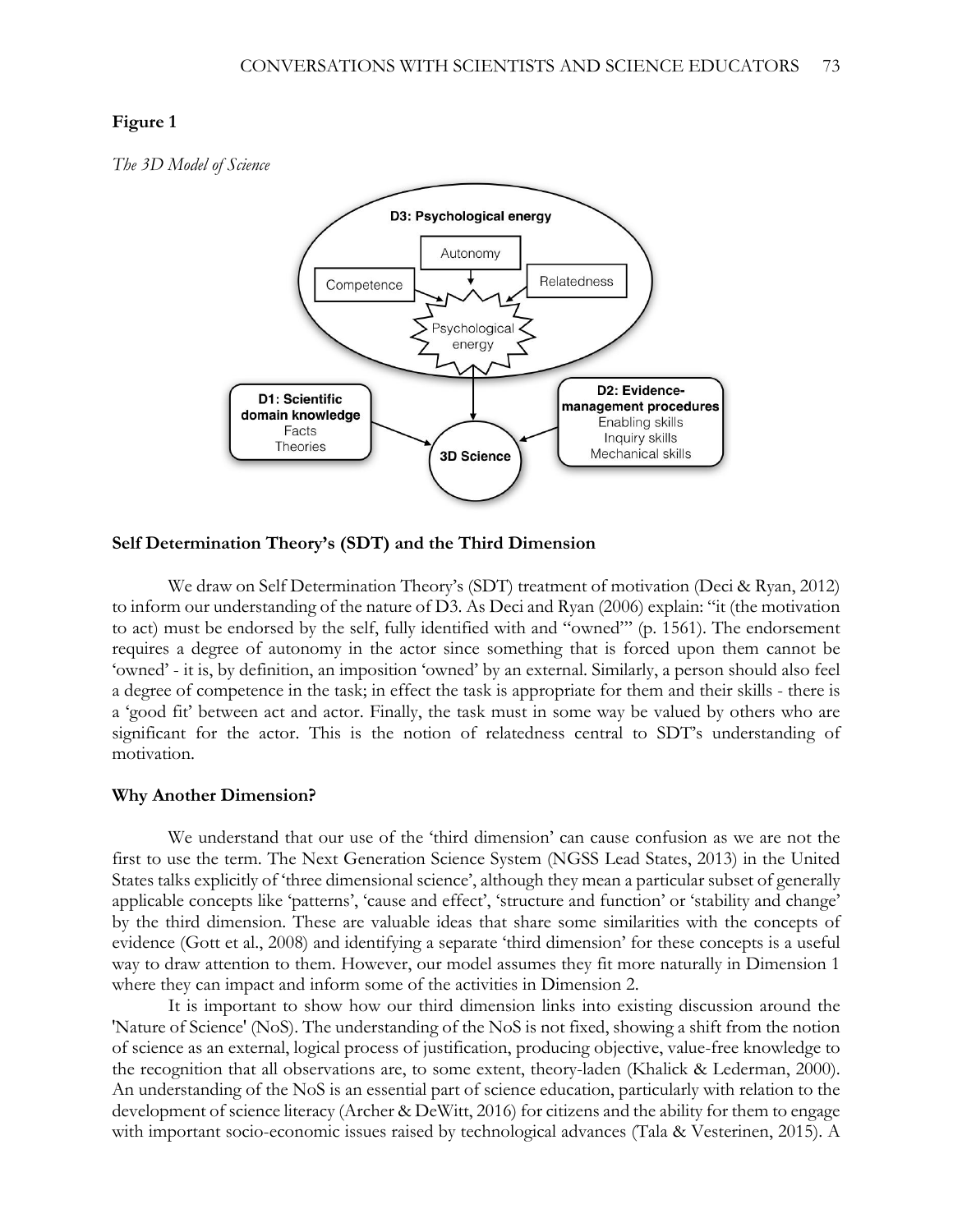## 74 PRICE & BEVINS

review of the elements of NoS in teacher education courses is shown in Table 1 ( Noushin et al*.*, 2021).

## **Table 1**

*Elements of the Nature of Science (NOS) Covered in the Teacher Education Programs*

|                | Example of NoS Elements covered in the teacher education programs                                                                            |  |  |
|----------------|----------------------------------------------------------------------------------------------------------------------------------------------|--|--|
| 1              | Scientific knowledge is based on <i>empirical</i> evidence.                                                                                  |  |  |
| 2              | Society and culture influence each other with respect to science.                                                                            |  |  |
| $\mathfrak{Z}$ | Scientific investigations are influenced by theory and by scientists' backgrounds, and therefore,<br><i>subjectivity</i> is part of science. |  |  |
| 4              | <i>Creativity</i> plays an important role throughout scientific investigations.                                                              |  |  |
| 5              | Both <i>observation</i> and <i>inference</i> are important in the construction of scientific knowledge.                                      |  |  |
| 6              | Scientific knowledge is durable yet tentative.                                                                                               |  |  |
| 7              | Science uses <i>shared methods</i> and there is not a single scientific method.                                                              |  |  |
| 8              | Scientific theories and laws serve very different and not interchangeable functions.                                                         |  |  |
| 9              | A scientist works within the <i>scientific community</i> to evaluate and contemplate the work of other<br>scientists.                        |  |  |
| 10             | The evidential part of science is strongly advanced by the <i>technology</i> available at the time.                                          |  |  |
| 11             | Science and <i>religion</i> are different ways of knowing.                                                                                   |  |  |

While the NoS elements may not concern themselves with the melting point of sodium or the theory of evolution, they are claims based on evidence in the same way as Newton's claim that for every action there is an equal and opposite reaction. They are a valuable part of science and science education but they do not require a new dimension - they can be accommodated with Dimension 1 in our model.

Reviewing issues concerned with the teaching of the NoS, Bell (2009) identifies three domains which contribute to the creation of science, these are a body of knowledge (equivalent to our D1), a set of procedures (equivalent to our D2) and what he calls 'a way of knowing'. The 'way of knowing' includes a set of statements (e.g. 'Scientific knowledge is based on evidence', 'Creativity plays an important part in science' which help to describe science as it is practised). These statements give rise to a set of what he calls 'key concepts' (e.g. the tentative nature of scientific knowledge). Taken alongside the other domains these concepts describe the NoS. Again, these can be sufficiently described in terms of concepts and procedures, although these concepts and procedures may not, at first glance, appear in traditional content lists for science courses or be unique to science.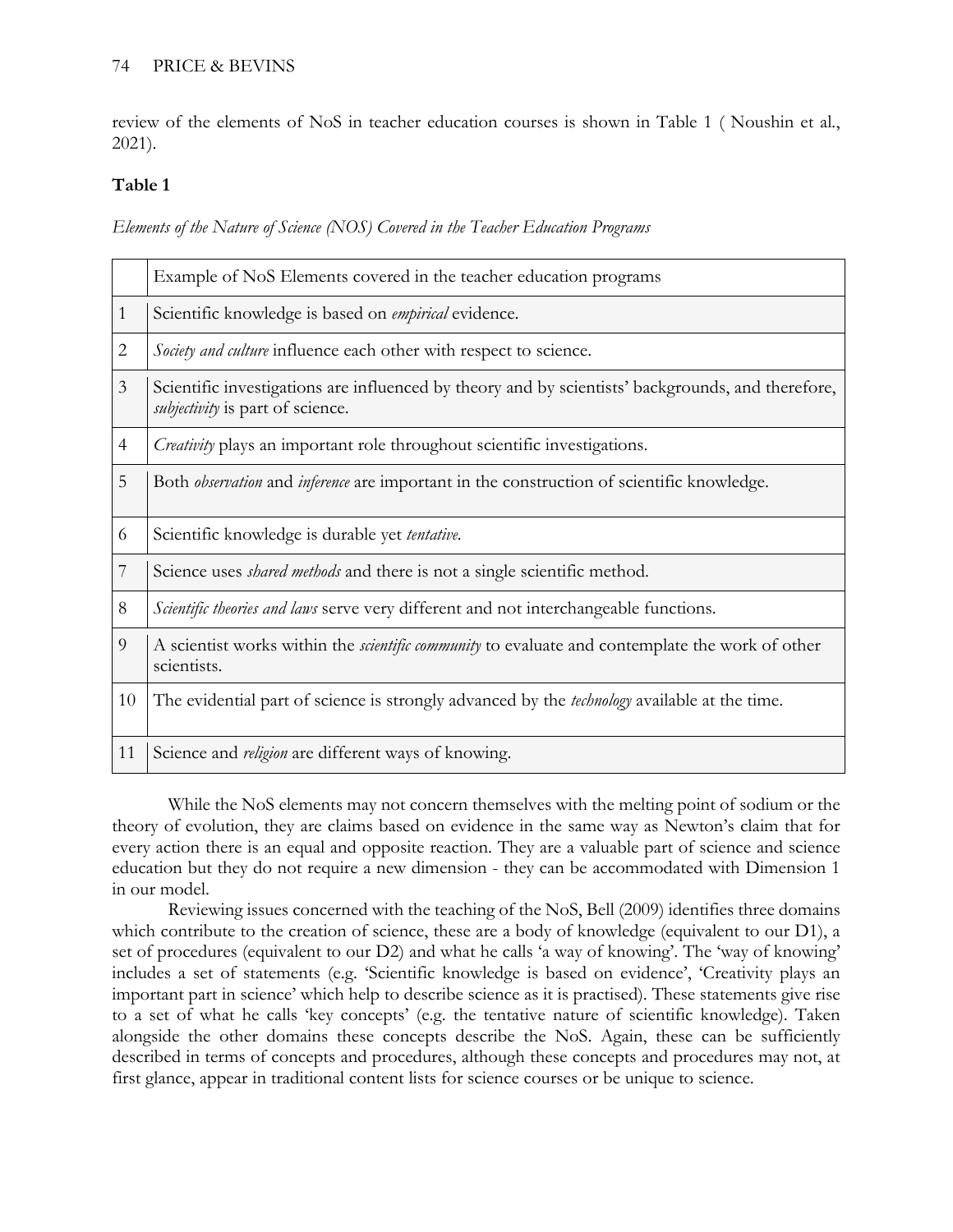### **A Testable Claim for D3**

In comparison to NGSS' third dimension or even the material on the NoS, our D 3 is not a selection of valuable concepts, insights or attitudes or even habits of mind (Gauld, 2005). It draws on many of the concepts mentioned in the discussion of the NoS and will be manifested in some of the activities that fit easily into D2. Our D3 is concerned with the psychological energy to drive the processes of D2 which generate, and apply, the concepts of D1. In physics education, energy is a notoriously difficult concept to teach, perhaps because the many 'forms' of energy (e.g. sound, light, heat) are not energy itself but are the *effects* energy creates as it transfers within and between systems. The energy itself is invisible. In the same way, our psychological energy is invisible but manifests in activity, and in the context of science this means scientific research. Again, as in physics lessons, a key issue for energy is where it comes from and what happens if the supply runs out? The energy that resides in D3 comes from the individual scientist and we explain below how Self Determination Theory has helped to inform our thinking on this. A collapse in energy supply (D3) means scientific research stops; the body of knowledge (D1) remains intact but static, the skills and procedures (D2) pristine, but unused.

So, if D3 is both real and necessary for a complete description of science, we should be able to find evidence of it in the way scientists describe their scientific activities. Our model predicts that when there is clear evidence of all three dimensions present the scientist should be engaging in work that is demanding but rewarding, objectively significant and personally satisfying. A gap in any of our three dimensions should inhibit this productivity. This provides us with a clear testable claim which we explore in our data collection: if people are actively engaging in scientific activity there should be some evidence of their D3 needs being met.

This claim generates two related research questions:

- Can we find any evidence of D3 needs being met in scientists' accounts of their educational careers and professional lives?
- Is there any suggestion that D3 is not merely helpful but essential, i.e. when D1 and D2 needs are met but D3 is absent does the science slow down or stop?

To explore the experiences of scientists over their lives and to look for evidence of the three dimensions we developed an approach using Storyline method (Beijaard et al., 1999)

#### **Methods**

We used the storyline method (Beijaard et al., 1999) to stimulate and frame conversations with practising scientists. The participants were given a chart containing a pair of axes with the present day fixed at the far right of the x-axis. Each participant was then asked to score their current level of 'thinking and behaviour as a scientist' and mark it on the line labelled 'Today'. They were then asked to draw a line backwards through time showing rises or falls in their scientific activity. Labels could be added to the x-axis to identify significant events or periods. Figure 2 shows a typical storyline plot.

Once participants completed their storylines, we engaged them in a conversation to explore reasons for these rises or falls. This focus on their own story places the participants in a relatively powerful position and, from experience, they are both motivated and skilled in their analysis as they explore their understanding of what behaving as a scientist means to them.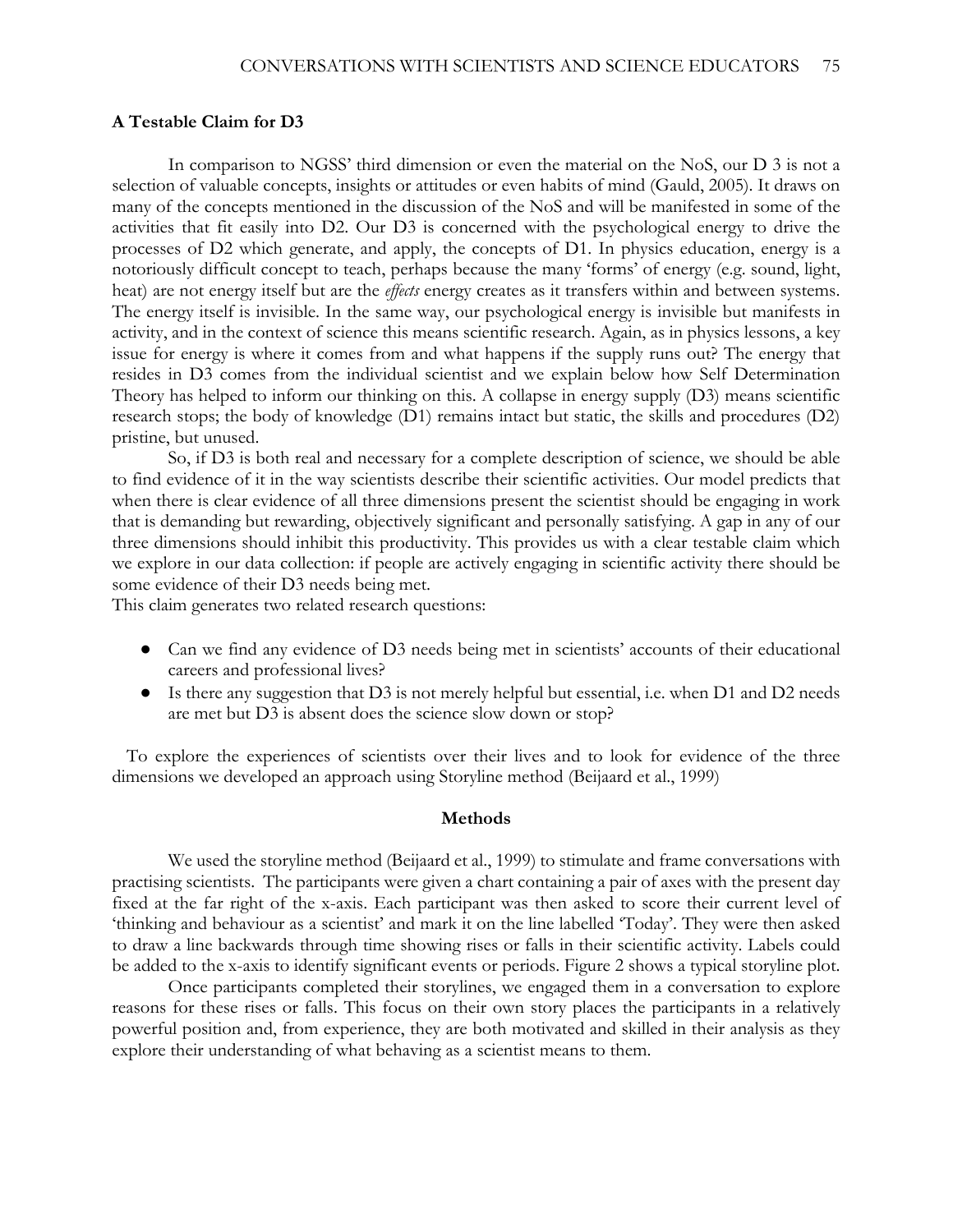*An Exemplar Completed Storyline Form*



**Data Analysis**

Each conversation was audio recorded and transcribed. We used thematic analysis (Braun & Clarke, 2006) to identify patterns and themes within our transcriptions. Themes represent something important about the data related to our original research focus (e.g. the factors impinging on their lives as scientists) and provide some level of meaning (e.g. obtaining research funding, designing an experiment). The three dimensions became our superordinate categories in which we housed themes. The transcribed conversations were read and re-read as we developed notes prior to agreeing on themes to be placed in each superordinate category. Throughout this process we engaged in reflective discussions to ensure the specifics of each theme appropriately represented a feature from one of the dimensions. This 'theoretical' approach framed our analysis in contrast to a purely inductive approach more typical of Grounded Theory (Charmaz & Belgrave, 2015). Thus, by asking the participants to explain what they meant when they said they were 'acting as scientists' we could analyse their perceptions of the nature of science which in turn, allowed us to identify references to the three dimensions that we claim our 3D model of science presents (see Table 2).

### **Sample**

We identified eight scientists (three female, five male) from India and the UK, working at university level, who had experience as practising scientists and educators. The participants formed a convenience sample (Etikan et al., 2016) and were identified through ongoing project links.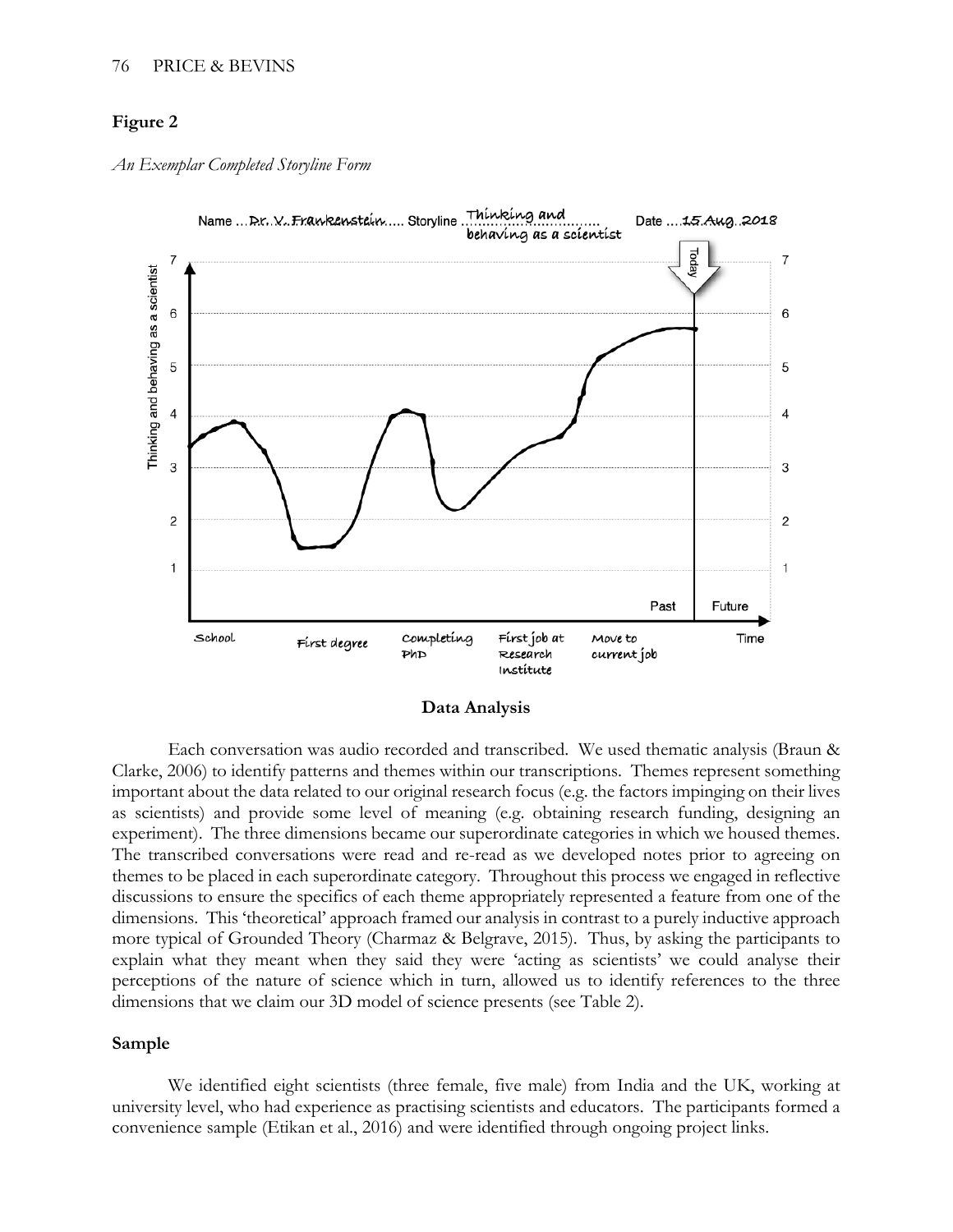## **Table 2**

| D1: Scientific domain<br>knowledge                                                                                                                                                                                              | D2: Evidence-management<br>procedures                                                                                                                                                                                                                                                 | D3: Psychological energy                                                                                                                                                                                                                                                                                                                                                                                                  |
|---------------------------------------------------------------------------------------------------------------------------------------------------------------------------------------------------------------------------------|---------------------------------------------------------------------------------------------------------------------------------------------------------------------------------------------------------------------------------------------------------------------------------------|---------------------------------------------------------------------------------------------------------------------------------------------------------------------------------------------------------------------------------------------------------------------------------------------------------------------------------------------------------------------------------------------------------------------------|
| References to scientific<br>domain knowledge (D1's<br>facts and theories).<br>Conversations should also<br>emphasise increasing<br>levels of scientific<br>understanding (e.g. new<br>subjects, higher levels of<br>treatment). | References to practical work<br>(mechanical skills are part of<br>D2) but also the notion of<br>designing experiments, the<br>'control of variables strategy'<br>(Schwichow et al., 2016)<br>which appears in D2 as<br>inquiry skills and working in<br>teams (D2's enabling skills). | References to having a degree of<br>control over the work both in<br>terms of its purpose and<br>implementation (autonomy). This<br>offers the option to engage and<br>develop it because it is in harmony<br>with the scientists' views, values,<br>and perceived abilities<br>(competence). There will also be<br>references to significant others who<br>have contributed to the scientists'<br>choices (relatedness). |

*Indicators of the Presence of the Dimensions*

## **Ethics**

Each participant was briefed about the research purpose, potential outcome and dissemination. They were informed that all data would be anonymised and stored on an encrypted drive within the university. All participants were made aware of their right to withdraw from the research at any point and that their data would be destroyed immediately. Consent forms were gathered from all.

## **Findings**

This section describes the interviewee's understanding of the nature of scientific endeavour based on data gathered through conversations and storyline graphs. Background information not directly related to science (e.g. family history, strong peer group friendships) from the interviews is included where relevant. Reproductions of the storylines drawn are included with markers [numbers in square brackets] to indicate where during the interview a particular point was emphasised. We also offer specific quotes with the relevant timecode. The data are presented by individual conversation and general observations covered in the discussion section which follows.

## **Sc1, Female, Biotechnologist**

Much of Sc1's conversation concerned her experience of learning and little was positive, the first dip on her Storyline [1] was as she entered college (age 18), where science was being taught in a very didactic manner:

basic biology was very good but mode of learning was not … (Sc1/ 9:52)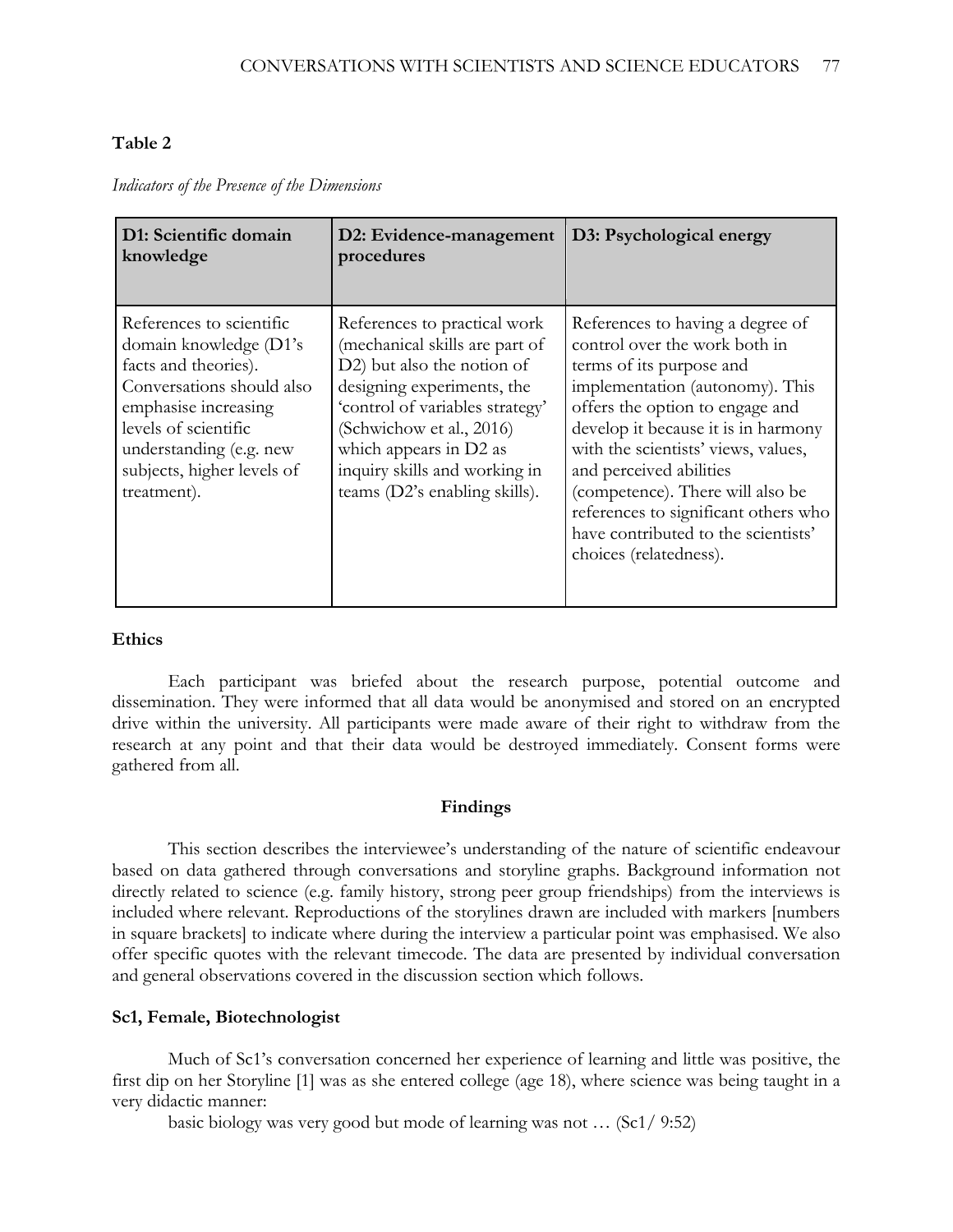*Sc1's Completed Storyline Form*



Afterwards she joined a new course that involved much more practical work and decision-making by the students [2]. The references to 'practicals' and 'we were doing it ourselves' correspond to D2 while her personal involvement in the process (D3) is clearly referenced in her explanation that when they made mistakes they felt bad about it:

In our Masters we were given a lot of practicals to do… a lot of exposure to hands-on training. The teacher would not demonstrate the practical…we were doing it we were making mistakes and feeling bad about it. (Sc1/12:50)

The centrality of practical competence (D2) was emphasised in talk of 'good hands' (practical skills) which she enjoyed (D3):

In scientific research people say that she or he has very good hands … technical hands … so a lot of technical skills were imparted to us … which we enjoyed. (Sc1/13:02)

However, the lab activity began to pale as it became more repetitive and focused around a small, technical problem. She explained that she was not happy finding an unknown protein and working on that for the next ten years. She talked of work becoming a mundane trudge for more data. This disenchantment with the routine of lab work produced a significant fall in her storyline trace [3]. In these comments we see the effects of a relatively low D3 - Sc1 had felt purposefully involved and doing something of substance early on in her career (high D3) but as the work became more mundane and repetitive (low D3) it lead to her leaving the profession and moving into a full time teaching role.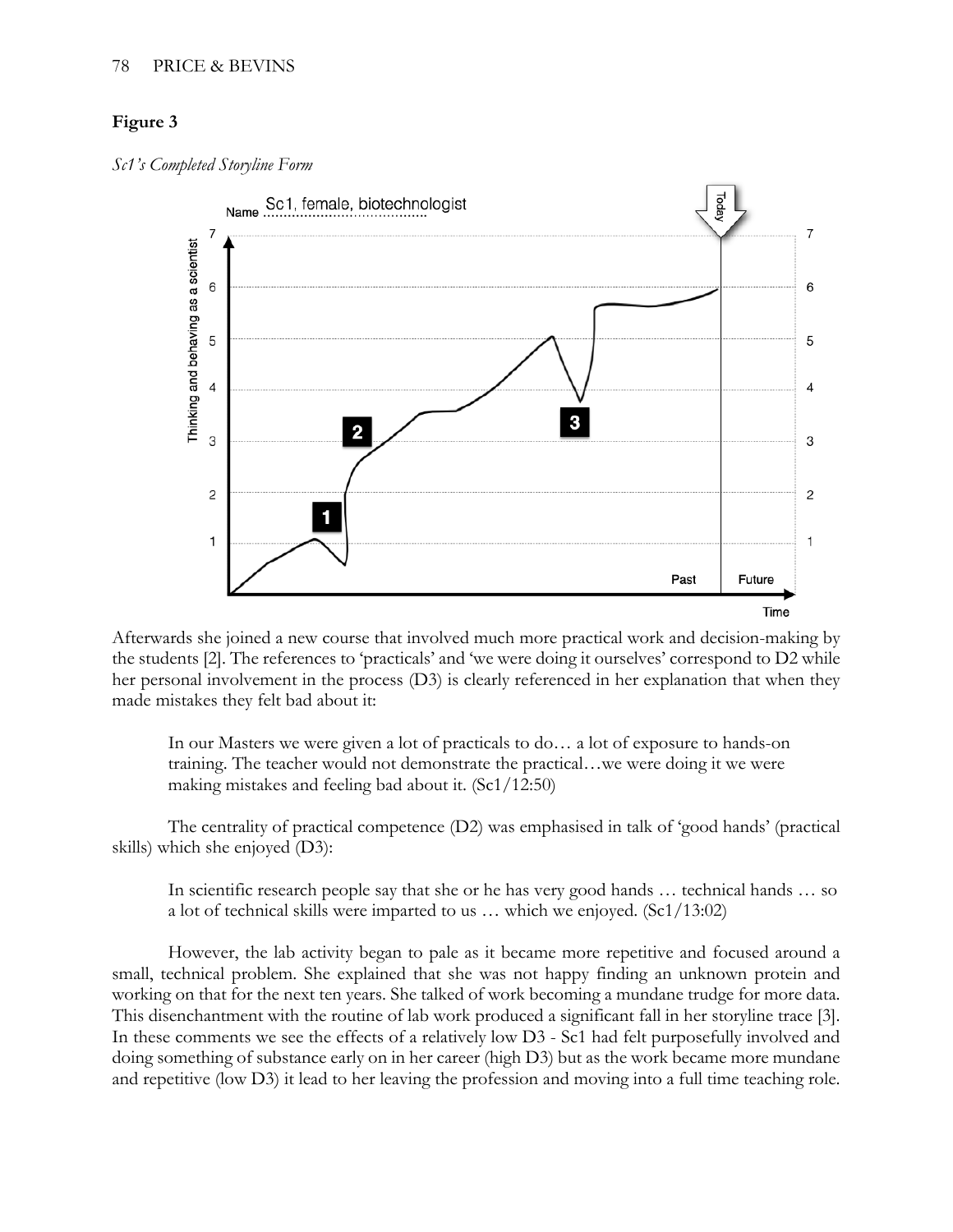### **Sc2, Male, Physicist**

Sc2's obvious warmth when recalling his friendship with other students at his school [1], who were also interested in science, resonates with D3's emphasis on 'relatedness'. The subsequent lack of similar enthusiasts at first degree led to a fall [2] in his feelings of being a scientist:

I was very unhappy with that (no friends who were similarly enthusiastic) … during my BSc … even the teaching methodology was more memory-orientated than problem-solving … that was very disappointing (Sc2/9:23)

### **Figure 4**

*Sc2's Completed Storyline Form*



The situation improved dramatically during his MSc [3] where the emphasis was on him personally taking the initiative to solve problems - another aspect of D3:

There was no memory-oriented tests it was all problems … so, the teacher will teach you concepts and you'll work on it, try to understand it more on your own and the exams would be completely new problems. (Sc2/10:00)

He described his BSc as 'training to do science' not 'doing science', whereas in his MSc work and post as a Project Assistant [4] he was working with new ideas, (D1) exotic materials and lasers (D2). There was a strong sense that high levels of domain knowledge at the edge of evolving theory (D1) and the use of complex equipment and sophisticated techniques (D2) were essential for his sense of 'being a scientist' [4]. The peak of this storyline was during his PhD [5] when he had much more personal control (D3) over his work. Sc2 reflects the experience of other participants who felt that they can only do what many call 'real science', in distinction to merely following instructions, when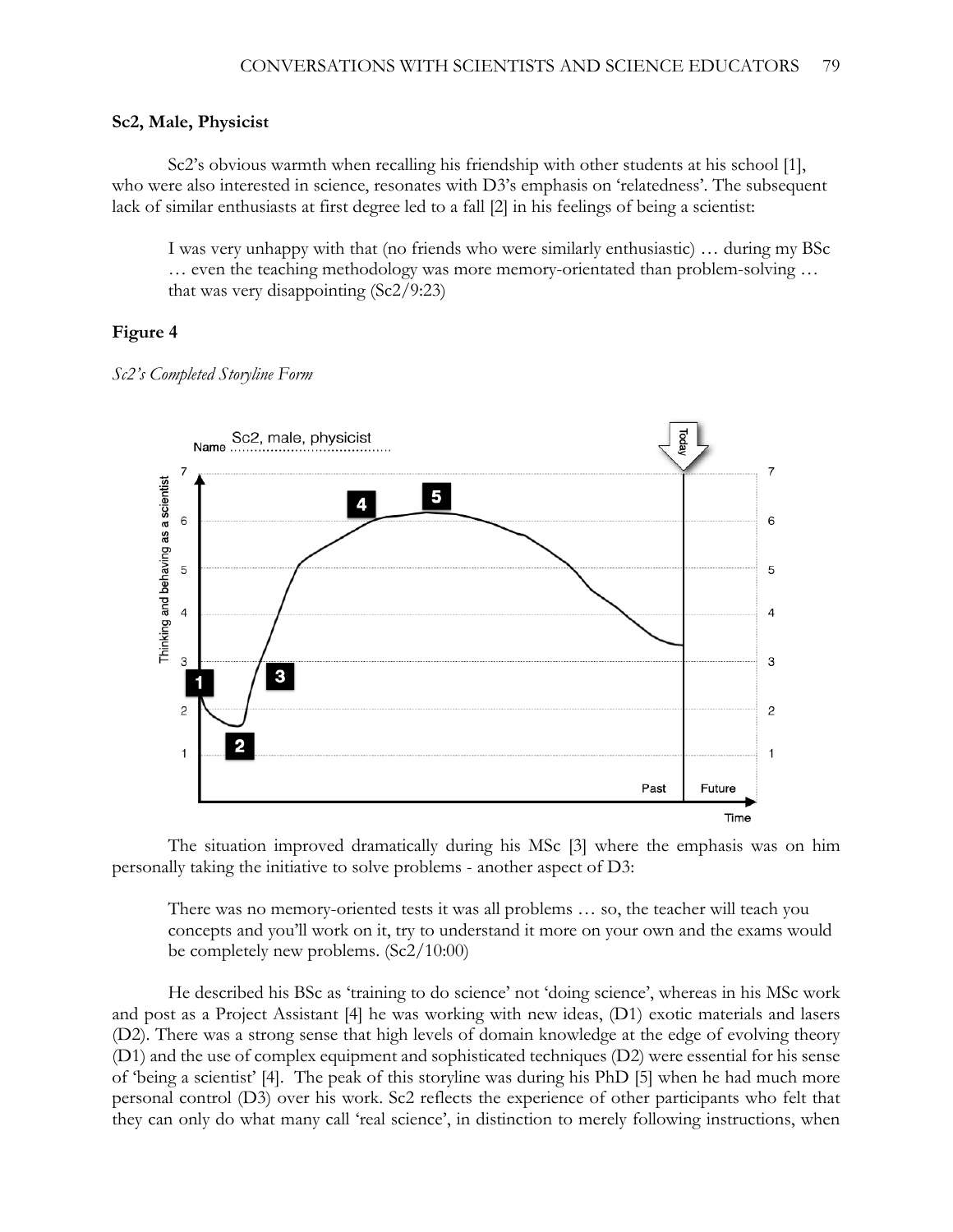they have control (D3) of their work during their PhD years or when working on a project with a team that can make its own decisions. Typically they will also be deploying sophisticated skills (D2) and using complex ideas (D1) at this time.

## **Sc3, Male, Botanist**

Sc3 discussed his choice to become a research scientist in terms of finding solutions to 'help society' [1].

That was a time when I had to decide if I was going to continue with my higher studies or if I was to go for a job. … I decided I could continue and look for certain problems and solutions which may help society itself. (Sc3/2:15)

## **Figure 5**





He explained scientists as people who find solutions to societal problems - because they are able to think systematically and scientifically:

I think it was thinking as a scientist … you have to look at the problems in a scientific manner…they can be solved in a better way…in a scientific manner. (Sc3/3:07)

These two anecdotes contain evidence for D2, 'looking at the problems in a scientific manner' but also show a strong involvement of D3 in talk of doing something to help 'society itself'. The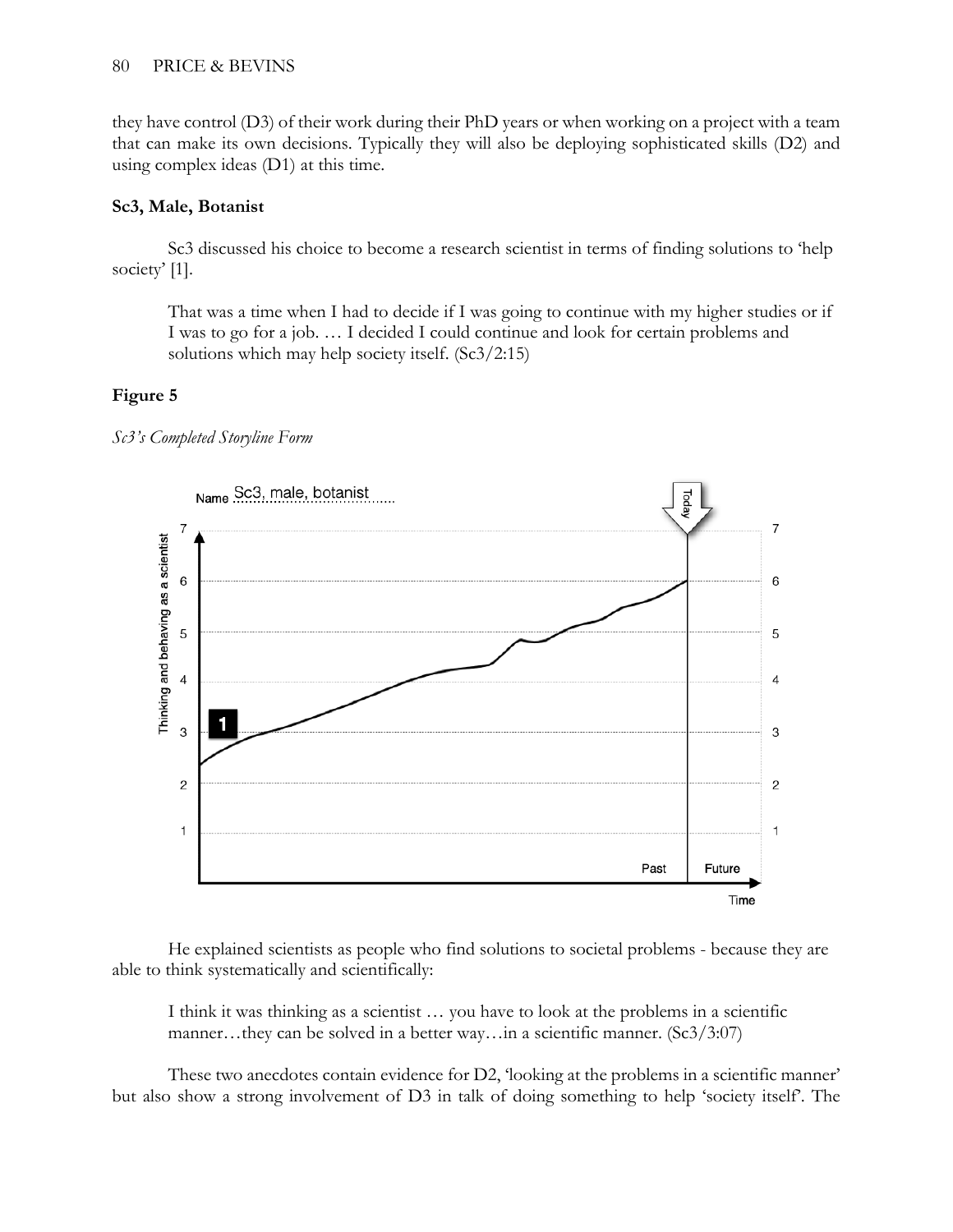importance of working in a way that makes a contribution to a range of people (SDT concept of relatedness) is strong evidence of the existence of D3, referenced again later in the conversation:

I thought that was necessary for the survival of everyone on this planet because if you do not work in a scientific manner the system may collapse. (Sc3/5:15)

Returning to the issue of the gradual rise in his storyline trajectory we asked what was different in his 'scientific thinking' at 16 years of age and now that he was 20 years older. His response was of a gradual increase in knowledge and skills - developing D1 and D2:

I think its the constant learning…because when I was at school I was not exposed to many things there…I think its the exposure… how you have been exposed to problem-solving capabilities. (Sc3/7:18)

He saw his progress in terms of being more autonomous and more 'self guided' (Sc3/11:49) and when he added this to his storyline he claimed this extra capability developed during his MPhil and subsequent PhD studies.

### **Sc4, Male, Biologist**

Sc4's storyline covered his whole life which gave him a chance to describe the difference between knowing 'how science works' (D2) and a sense of science as an approach to life in general, which he referred to as 'scientific temperament':

I am a teacher, I am post-doc who knows how science works. I do know the components that some sort of observation is there, then we do have some sort of hypothesis…we do test these things, and then we draw some conclusion and theory. (Sc4/6:50)

However, his personal curiosity, and drive to ask questions, which seems more like D3, was also active. He makes this clear when he compared his PhD [2] with his preschool life [1], where he knew none of the mechanics of scientific method, but felt he was much better at thinking like a scientist:

If I compare this phase [2-4] to preschooling or the first five years of my life it was not taught to me these are the components of science as such…my observation power was more. I was questioning each and everything, no matter what resources were available or not but I was testing it right? (Sc4/6:57)

He made this distinction between knowing technique and intrinsic curiosity very clear with the statement: "It was not a formulated science but I was doing it." (Sc4/7:23) Since Sc4 recognised the attitudes of science in himself even prior to school it might have been hoped that when he went to school the formal rigour of scientific method would increase his ability and opportunity to think like a scientist. In fact, as he explained, this went down dramatically:

When I came to the schooling phase [3] it dropped down tremendously because I was not given or provided that autonomy to think or question things….It dropped off because what has to be taught was fixed and how it has to be taught was also fixed so there was no autonomy for me so I stopped questioning. (Sc4/8:01)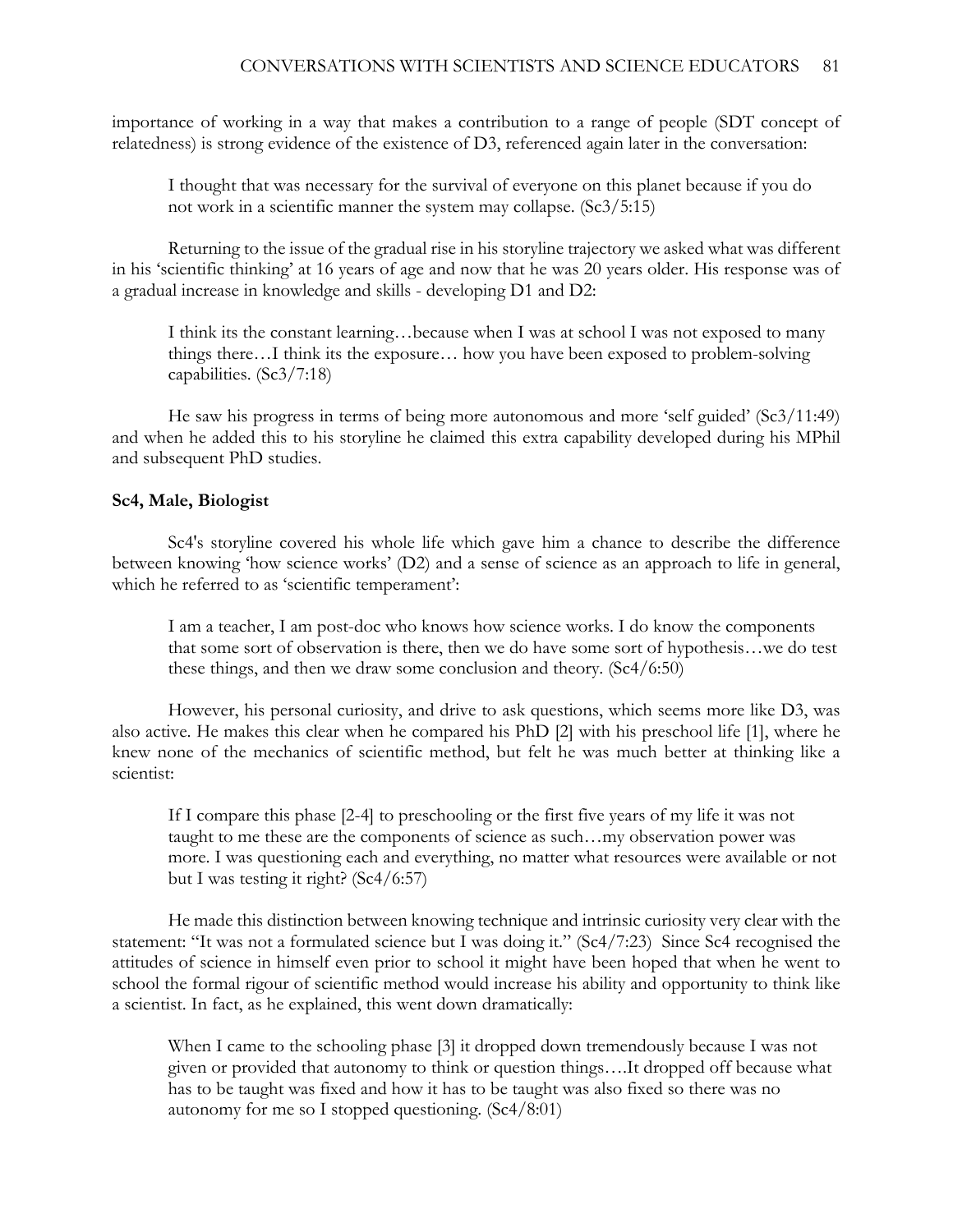

*Sc4's Completed Storyline Form*

**Time**<br>Significantly when Sc4 felt his autonomy (D3) was denied he did not feel he was behaving like a scientist. Indeed, much of Sc4's conversation suggested that science was an attitude of mind, he called it a 'scientific temperament' which revolved around making observations, asking questions, and trying things out without fear of censure in a methodical and organised manner (D2). His complaint about school science was that it offered no chance to question. Here he draws a distinction between a technician who follows procedures designed by others and a scientist who has the right (D3) and capability to ask novel questions and explore ideas and fields that are personally important to them:

If you don't have the capability of observing, questioning, and analysing I don't think that person can be a scientist. There's a difference between a technician and a scientist I think. (Sc4/13:24)

During the last few minutes of the conversation he remarked about the slight fall in his scientific research as he took on more responsibility for teaching [4] - a common remark amongst other participants indicating a degree of loss of control of his personal timetable (D3).

### **Sc5, Male, Botanist**

Sc5 started his conversation with his personal history:

My parents are involved in agriculture…he (his father) would always tell me 'mangoes come this season' and I would ask him 'why? Are there mangoes which come in all seasons?' So this type of behaviour was there when I was young [1]. So he would get different types of mango plants and say 'Let's see which one comes first' and then the first ones would not be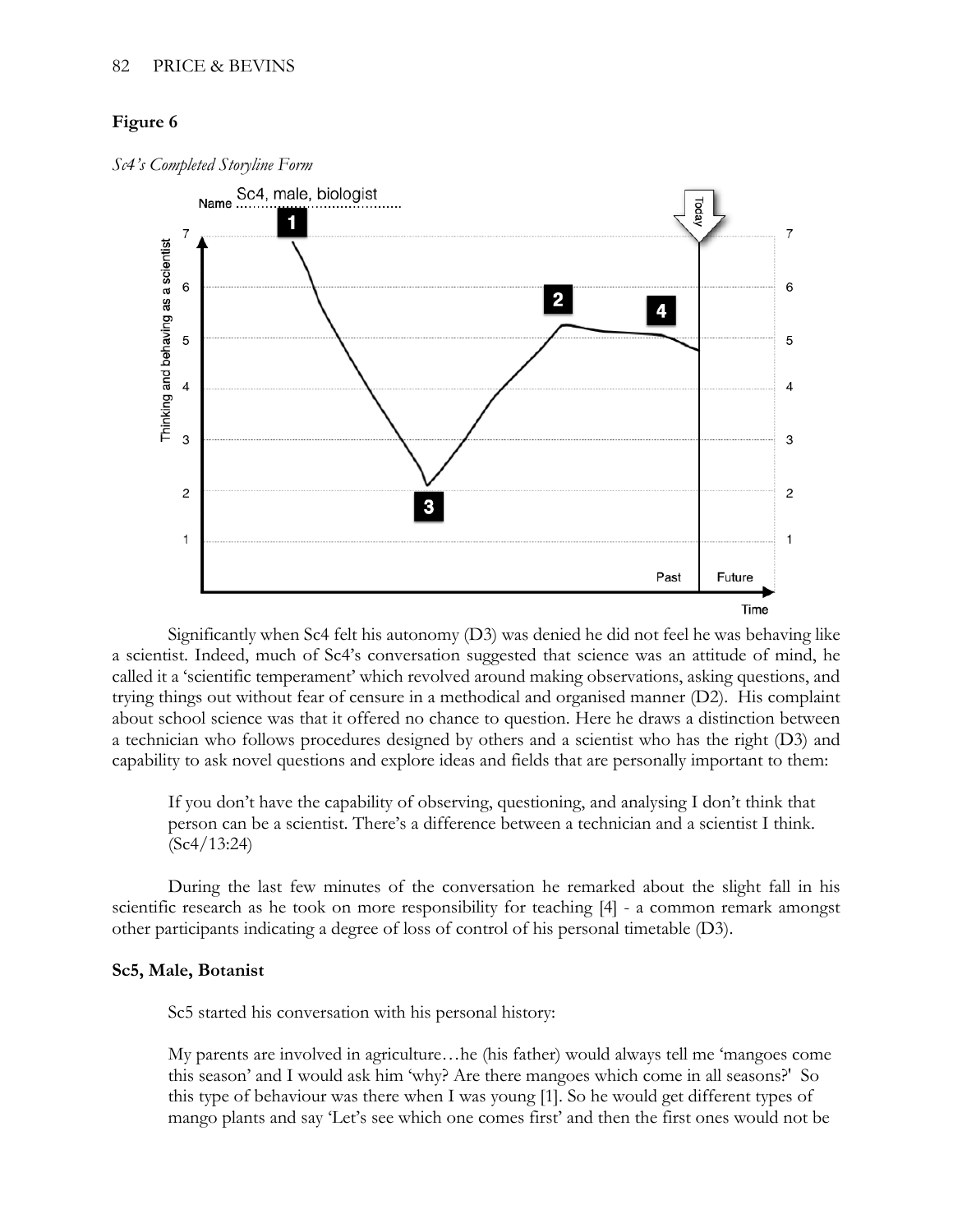tasty … that would make me wonder why these ones were not tasty but after rain they get tastier. (Sc5/5:00)

### **Figure 7**





Sc5 equated inquiry with curiosity and asking questions - with a real purpose behind the questions - even if only for a good supply of tasty mangoes! Notably his father helped him as he tried to grow different types of mangoes. His school also seemed supportive:

…this kind of thinking (questioning and experimentation) was there. So it would connect to us when school projects [2] were made and then you could very easily take five mango plants and explain in school why this is sour and this plant is sweet. (Sc5/5:30)

Sc5's storyline shows only a small increase over time - largely based around original research. In his comments it is possible to see D2 (trying different mangoes and testing a hypothesis about mango and rains) and strong D3 (his supportive father providing a powerful 'relatedness', while his school offered options for projects) at his earliest age. The preparation for university [3] was more fraught with greater emphasis on D1 capability (the main feature of the assessment systems that controlled his entrance to university) coinciding with less laboratory work (D2) and, to some extent, others setting his career goals (low D3):

So, the push (to agriculture) was good by the parents but in that time they (the schools and university-preparation institutions) were giving me no hands on in the lab. (Sc6/7:14)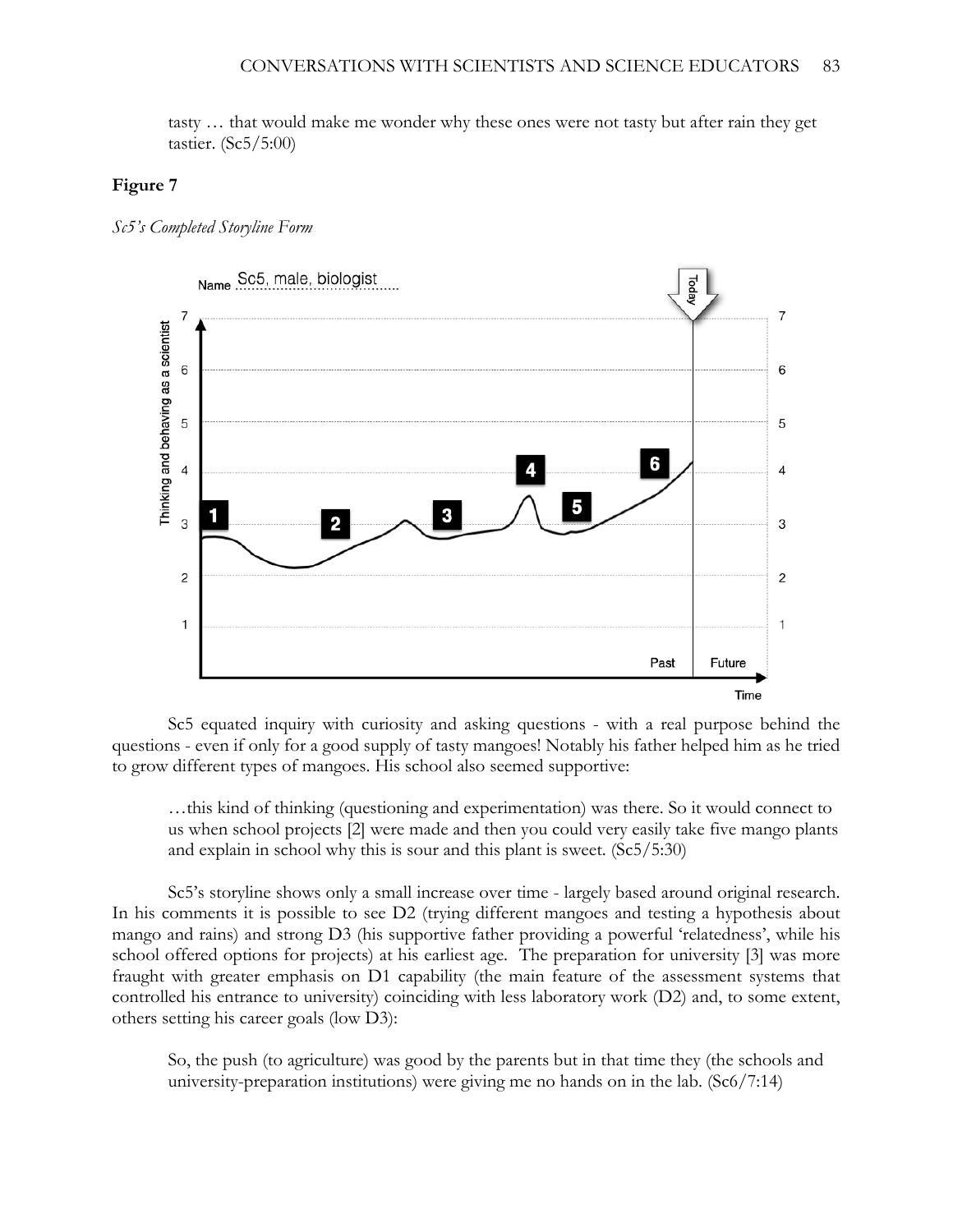### 84 PRICE & BEVINS

In university [4] he spent more time in the lab (D2) and working on projects that were important to him. He got in well with his supervisor who was active in research. This illustrates an aspect of D3 - the need to work with significant others, the SDT idea of 'relatedness'. He explained any small dips in his storyline [5] by 'other pressures', he implied the need to complete assessments (including practical assessments) and exams, interfering with his time to do research in the lab:

Inquiry was still there in terms of what you were doing (in the lab) but not something you would necessarily enjoy doing in terms of subject (the background knowledge and 'textbook work' he had to complete to gain his final degree). I am given a problem where I know I will get the result but in research I feel you have to take a topic and search for answers and not be given them. (Sc5/9:11)

The distinction he makes between lab work and constructed problems that are 'just a test of technique' and research emphasises the centrality of D3 in his feelings about behaving like a scientist. Lab work (D2) alone is insufficient, there has to be an element of autonomous control (D3) if the activity is to be real 'research'. When asked to explain this he again identified the notion of 'constructed' work by which he meant activity where the key decisions had already been made:

Because my research here was all constructed. I was told 'this is the parameter. This is the variable. (Sc5/15:17) But there was a time when we were just told, 'this is it. You are just doing this. This is your spectrophotometer. I give you the samples. You're processing this. You're giving me the results. So most probably I was mostly a technician. (Sc5/16:00)

This did not feel, to Sc5, as if it was research. The missing component appeared to be D3 the chance to engage as an active researcher pursuing his own agenda rather than simply following instructions from others. However, he did claim that his position at university now allowed him some responsibility for driving research projects across his department, more widely shown as a rise in his trace [6]. This was unusual as most interviewees reported a fall in research activity as they were embedded in the day-to-day work of university teaching.

### **Sc6, Female, Chemist**

Sc6's storyline shows a significant jump in her ability to think and behave as a scientist when she took a job in a professional pharmaceutical lab [1]. She explained that at A-level (a 2 year course followed in many UK schools prior to university) [2] she was learning *about* science and mainly D1 whereas in her job she was actually thinking and behaving like a scientist. When asked what 'thinking like a scientist meant' she explained:

Thinking like a scientist…well, I'm looking at what is in front of me in the lab, thinking about why it's happened, what I need to change to make it happen the way I want it to happen... or what's gone wrong ... um any other different ways I could get to the same result… or experienced colleagues that could contribute to the experiment. (Sc6/5:00)

When asked if she had done any practical work in school at A-level she said 'not really' and when further questioned about her A-level lab work experiences she was clearer:

I wouldn't count that (practical work at A-level) as 'being a scientist' because it's very much following a recipe…knowing what I now know about teaching , it's very much following a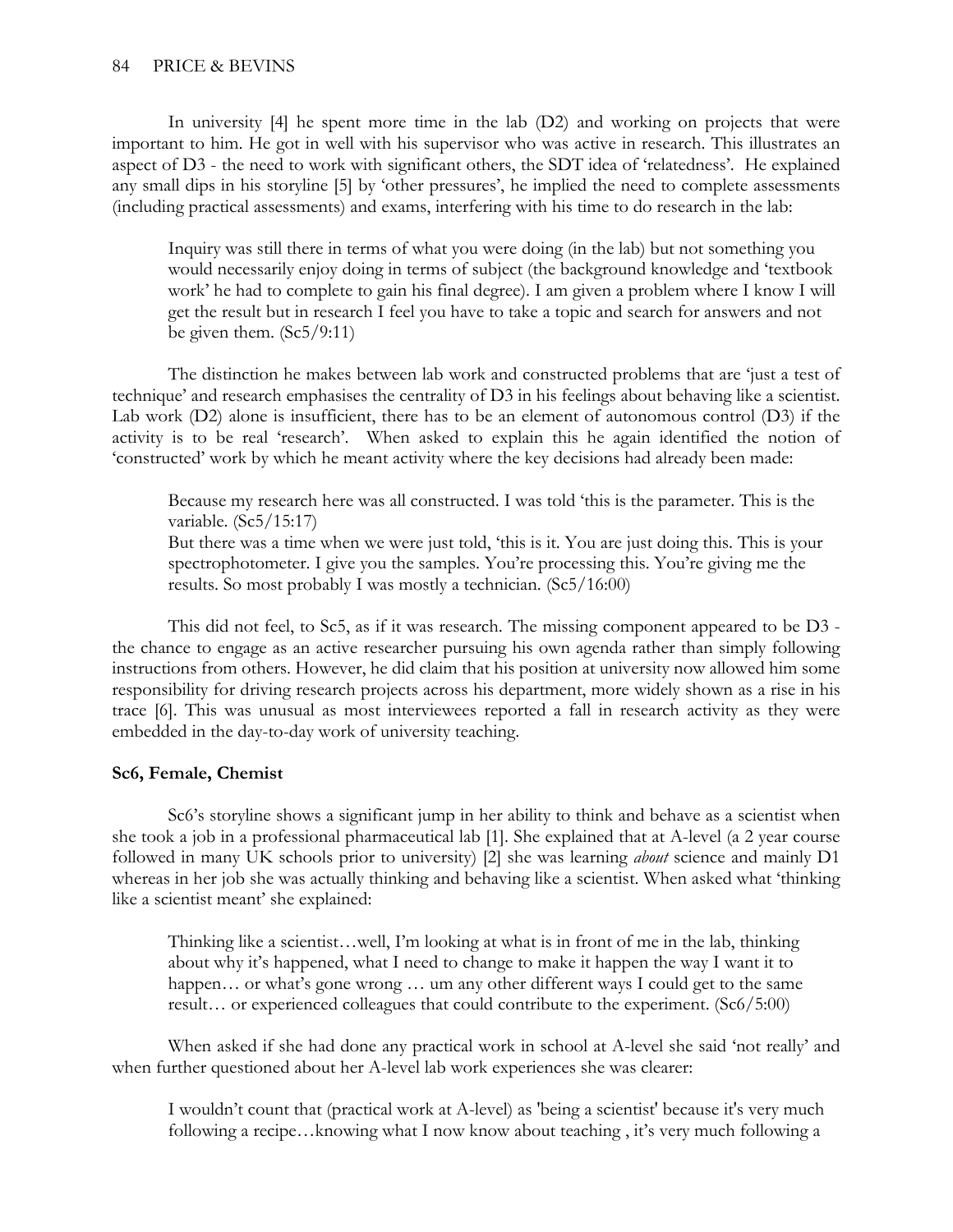recipe…and that's very different (to science)… science is very much unknown territory. (Sc6/7:42)

Her A-levels emphasised D1, the content required for passing the examination, and D2 in terms of recipe-driven practical work. Only when she reached the professional lab did she experience the range of D2 and any aspect of D3 - a chance to engage with significant others in a task that involved her making a contribution to a real research project.

The Storyline then jumped downwards [3 to 5] which corresponded to changes which reduced her personal control including routine work and teaching and [5] when she took time out to have children:

I was very much on a treadmill of routine analysis and though I did have to use my brain … most days… but sometimes there were times when I just had to tap numbers into computers and things like that …so it drops off there  $\ldots$  [3] (Sc7/9:00)

I got a lectureship … and my priority there became teaching, preparation of teaching, assessment …getting to grips with that type of role and my research, what I call the real science, my research, dropped off to almost one day a week. [4] (Sc6/9:35)

When we asked what she meant by 'real science' she explained:

Real science is trying to find answers to things broadly…or finding the methods, new methods to find answers to things. (Sc6/10:30)

#### **Figure 8**



*Sc6 Completed Storyline Form*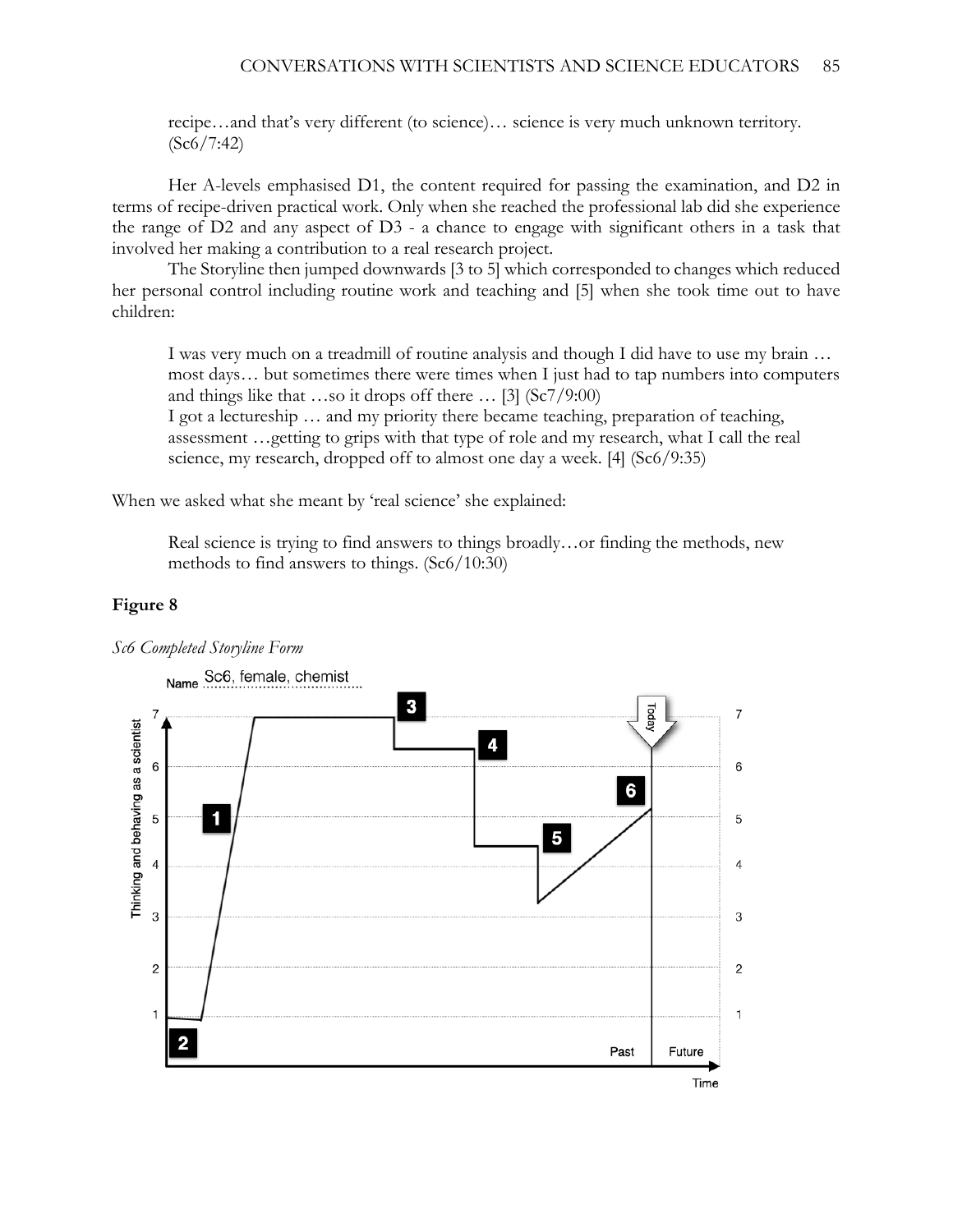She went on to explain that she was not really doing any 'real science' - that had been delegated to her students:

At this point I'm thinking the only science that is happening here is in my … three PhD students. (Sc7/10:45)

Clearly, she feels limited at this time [3 to 5] because her personal opportunity to do 'real science' directly (i.e. conducting the research *herself*) was limited not by D1 (she is at the peak of her field) or D2 (she has contributed to significant laboratory projects) but because her autonomy (D3) has been severely reduced by the time demands of management. However, as she reflected further, she saw herself acting as a 'consulting scientist' by which she meant that she was involved, admittedly at one step removed, from the physical research by offering high level and strategic advice and support to her PhD students [6] playing to her strengths in D1, D2 and D3 explaining the rise in her storyline trace.

## **Sc7, Female, Physiologist**

Sc7 was keen to be a scientist from an early age influenced by a talk given by Heinz Wolfe at her school. Sc7 described her home as being supportive with high expectations. This illustrates a significant feature of D3 in science. To opt to become a scientist, a decision often taken at a relatively young age and largely mandated in the UK prior to age 16 where choices about A-levels can effectively rule out later ambitions to pursue science, involves issues of personal choice (autonomy) that includes emotions, values and a sense of self. In the case of Sc7 the significance of important others (relatedness in SDT terms) was clear. Interestingly, she was not obviously 'good' at science - she volunteers that at school she was only tangentially involved in the practical work central to D2:

I went to a really awful school [1] where girls weren't really encouraged to do science … I was in a physics class with 5 girls and 35 boys and we weren't allowed to do experiments because we were girls. But sixth-form college was very different, much more academic so that's how I managed to get to university. (Sc7/4:52)

However, when she arrived at university [2] the disappointment was considerable:

I found it (the university course) the most boring thing on earth. I did biochemistry and I remember sitting in the first lecture, I was so excited to go to university and it was so boring and I just thought … "Oh no! Why am I here?". (Sc7/5:40)

Again, an event with clear D3 references changed things. She found herself working in a lab [3] and 'doing research' with people who she valued and who valued her:

I really scuffed my way through university until I got to the final year and then … you had to pitch for a final year project and I applied for the professor's project … so I ended up in the PhD lab and it was fantastic! Doing research and it was amazing! And I just thought "This is what it's all about!" And I went from being bottom of the class to getting a 2:1. (Sc7/6:08)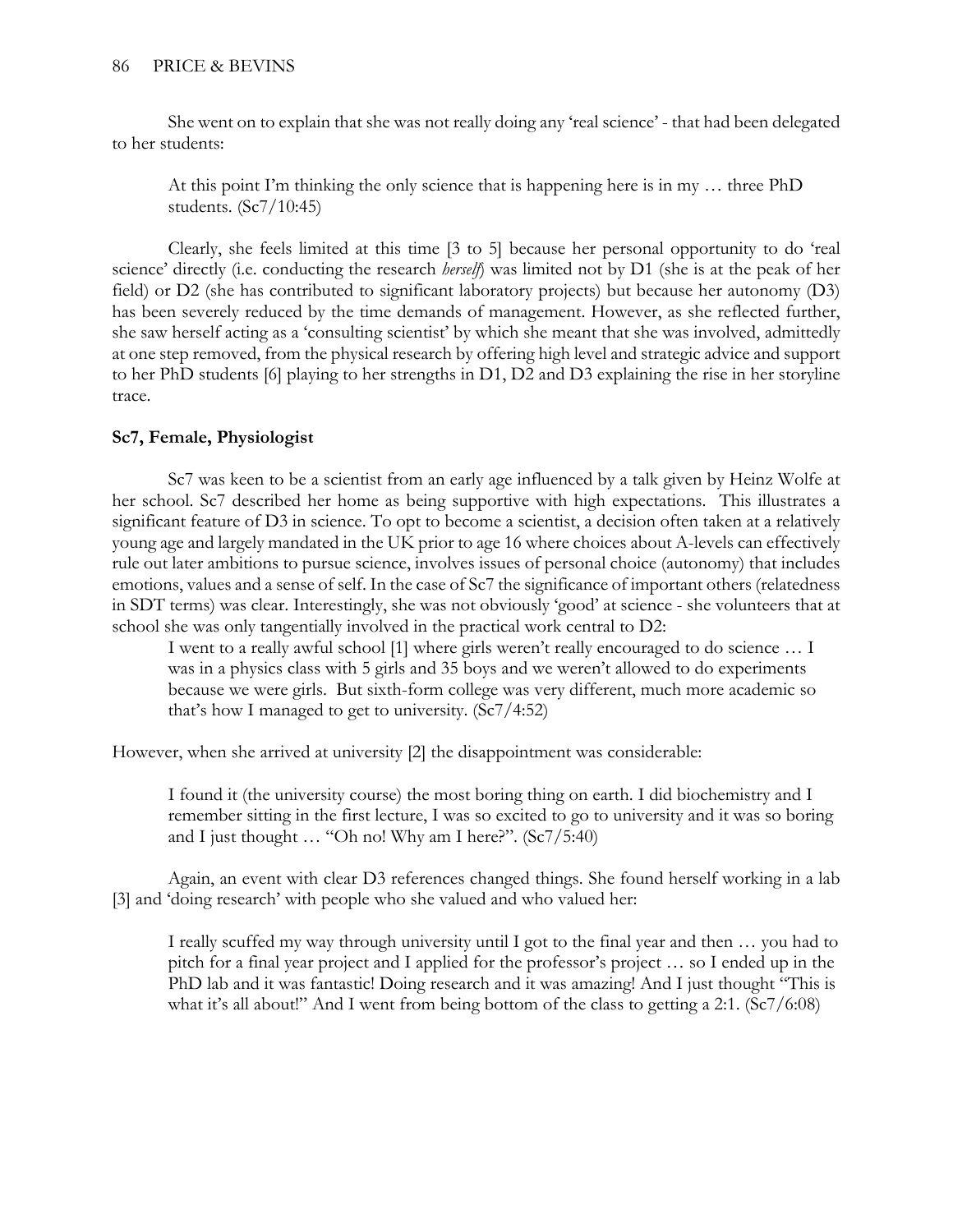



After graduation she got a job as a part time technician [4] and was later asked if she would like to do a PhD. Her research explored the immunological basis for recurrent miscarriages and eventually produced a significant contribution to knowledge and a step towards treatment for this condition. This was significant and important work that matched her skills and her values showing clear D3 links. At [5] she took some time out to have children. Over subsequent years, a teaching post at a university [6] led to research opportunities [7] and then supervision of PhD students until she was running a department with her own research grants. At this point she was acting as an advisor in a range of research and teaching projects. This fed D3 in terms of the personal significance of the work (she chose to do this) and the value ascribed to her work (D3 competence) by significant others (D3 relatedness):

The Head of research encouraged me to apply for some funding for a PhD student …so I got that student and she was successful and then I acquired another one … and another one … and then I got a grant … and then because I'd now got people in the lab and because I was becoming more senior I was seen as someone who knew how to do it and so other people invited me to be on their supervisory teams… I now spend most of my time thinking like a scientist … both in my teaching and my research. (Sc7/14:52)

When asked if her teaching interfered with her research she was clear: 'most of my psychological time thinking about research' (Sc7/16:40). She talked about mentoring her PhD students, reviewing papers for a journal and analysing data for an internal project at the university as examples of her 'thinking about research'. She explained that her brain was 'always thinking about analysis really' (Sc7/19:08) which she equated with 'thinking scientifically'. Most D2 references amongst other interviews were to practical work, whereas, in Sc7's case, she was doing no practical but working with others in terms of the aims, variable control strategies, and interpretation of the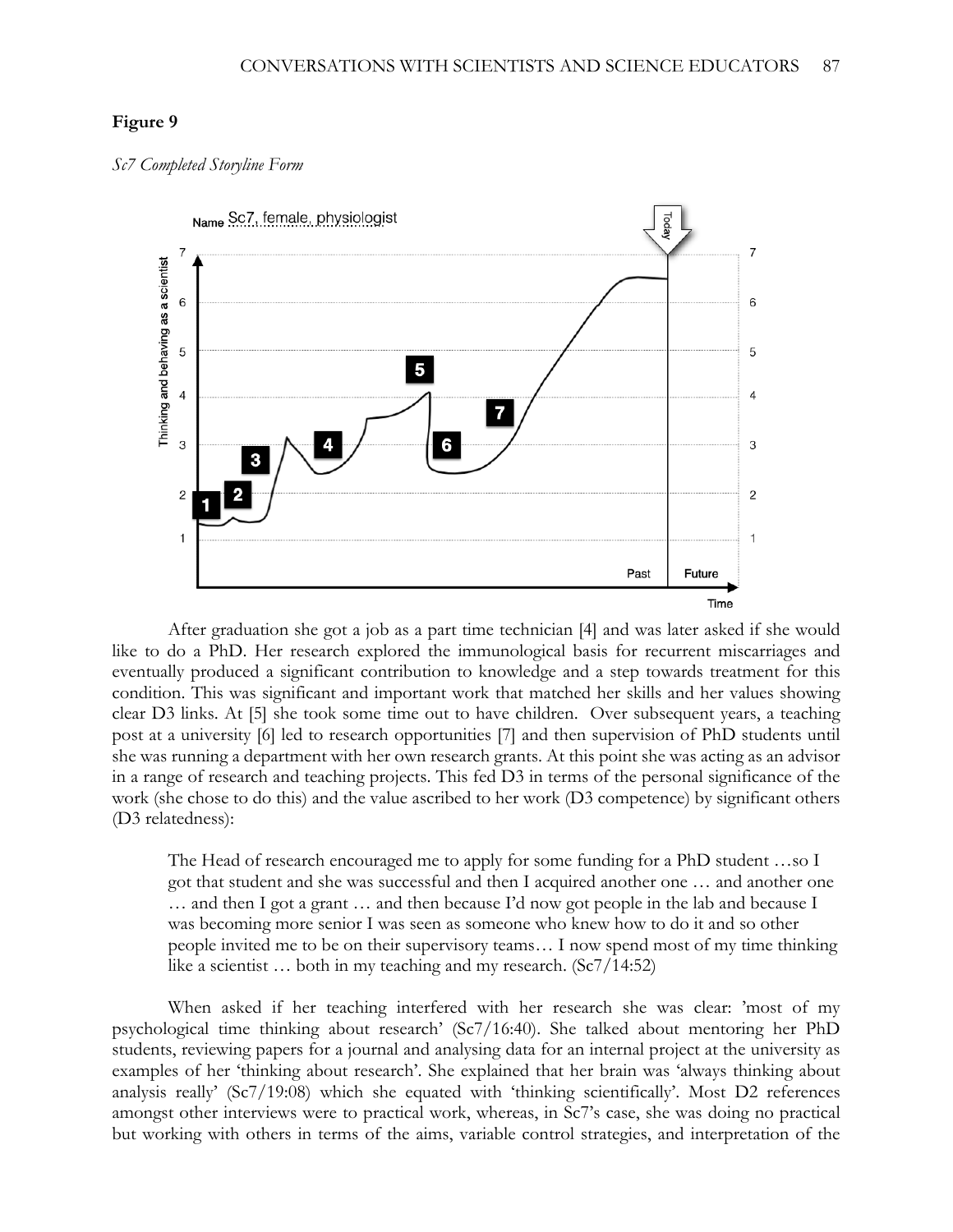results rather than handling the equipment. However, when asked to talk about the time, early in her career when she was working in the PhD lab in London [3], and why she felt that was a time of growth in her thinking as a scientist she was clear that it was not simply about control of variables (D2). The references to personal autonomy and the opportunity to make decisions (D3) are very clear:

It was weird … it's a combination of fun as in, the PhD students were having such a laugh, they were just enjoying doing science so much. They were working really hard … get in really early and go home really late and what they were doing was really complicated, interesting and complicated. Whereas all my experience of lab classes up to then was essentially cooking …. essentially taking ingredients, putting them in a pot, heating them up and seeing what happened and, you, following a protocol is not exciting. (Sc7/20:10)

## **Sc8, Male, Chemist**

Sc8 recognised very clear threshold points related to growth in skills (D2) and personal autonomy (D3) concerning an 'independent research project':

*'*There are very definitely threshold points … some of the more significant ones were at the start of my degree [1] … I did a four year integrated Masters program, I think the first two years were very different to the second two years and so Year 3 [2] was a big step up in scientific methodology because we got to do an independent research project during the third year of my degree. That made a significant difference. In the fourth year [3] we did a larger scale independent project so again that contributed largely to that development which was built on during the PhD. (Sc8/2:58)

Returning to his years at A-level [4] he complained that they were stressful and did not contribute to his developing as a scientist because of assessment pressures:

A-level was mostly targeted at exam performance, so there wasn't much scope for designing experiments, testing hypotheses…seemed to be a lot of practising for the exam questions. (Sc8/5:08)

He found that at degree level there were changes, in both educational philosophy and educator desires, towards encouraging students to develop their own ideas (D3) and 'the thought processes of a professional scientist' (Sc8/5:58). When asked what these 'thought processes' are, Sc8 was very clear and provided a summary of the typical scientific method that sits largely in D2 but with references to theories from D1:

So, it is based on a cycle largely making an observation of a phenomenon in the real world, developing an idea or hypothesis that rationalises why that observation can be made in the way it is … then design an experiment to test that hypothesis… evaluating the results.  $(Sc8/6:05)$ 

Despite his description of 'the scientific method' (D2) as a simple, almost personal process he emphasised collaborative working in teams as a key part of being a scientist:

I think it (team work) is an important part of science. If you look at any of the major research challenges they are all interdisciplinary in nature. In order to form a productive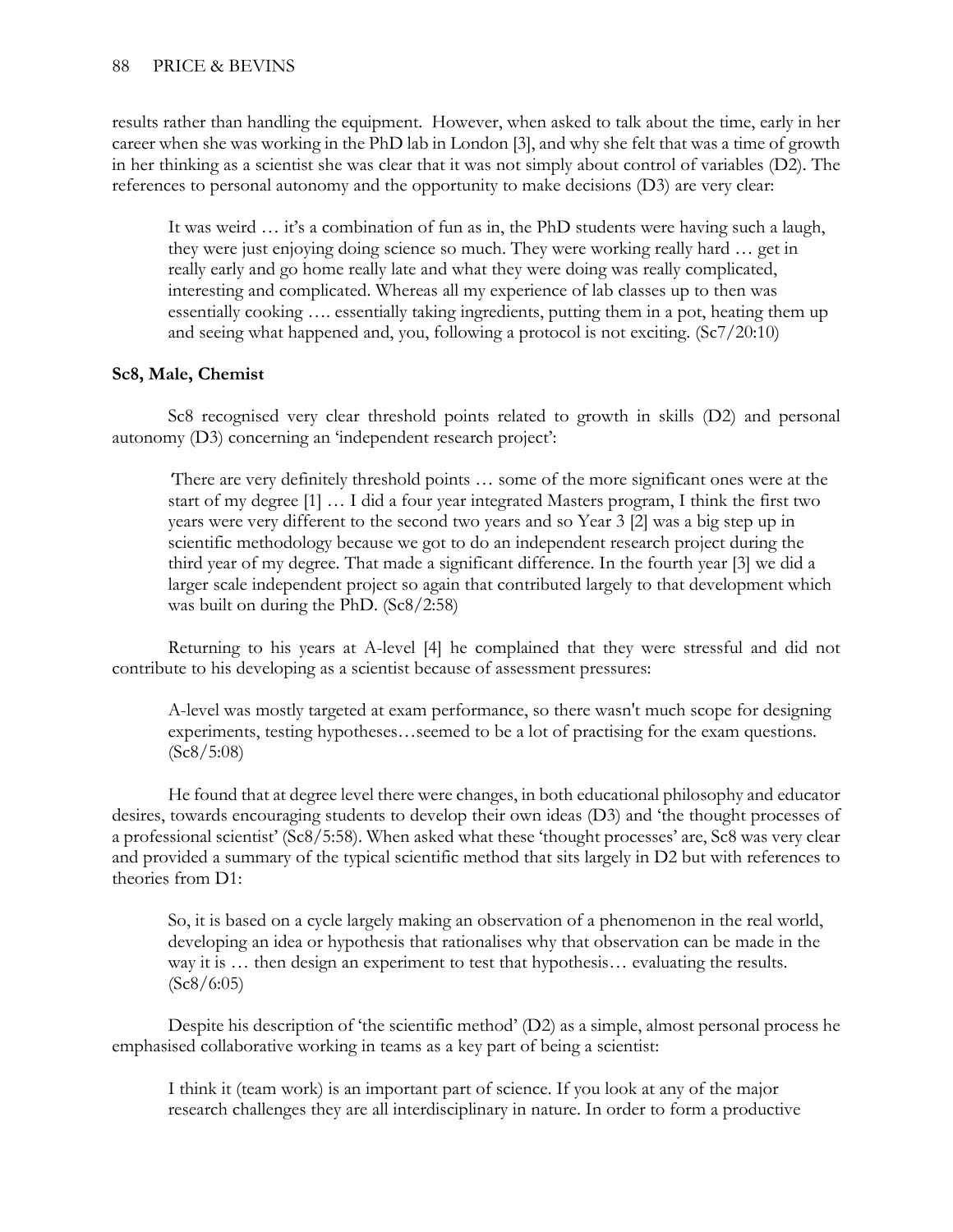research team you need contributions that span the conventional discipline boundaries … it requires that close level of collaboration. (Sc8/8:03)

### **Figure 10**



*Sc8 Completed Storyline Form*

Sc8 also distinguished between training in formal skills and independent research:

A lot of the formal training that was put into place in the first year and the second year of the degree helped bring out those skills (research skills involving scientific method and collaboration) but I really think it was going into the lab and putting a lot of that into practice in independent research that brought it up to almost where it is now. (Sc8/9:45)

The conversation then moved on to discuss the Problem-Based Learning (PBL) curriculum used at Sc8's university. When it was introduced he identified lack of student engagement with their science courses as a significant issue - almost a nervousness about even discussing chemistry with their peers and tutors in case they displayed a lack of understanding in their answers. When asked how they solved this problem he did not reach for better teaching on scientific method (D2) but in a shift towards supporting student autonomy (D3):

The only way we've been able to solve that problem is to give students almost complete control of that type (PBL) of learning experience. (Sc8/18:44)

His storyline trace finished at the maximum indicating he was thinking and behaving as a scientist more now than at any other time in his career [5]. This was unusual as most of the storylines tend to dip slightly as participants took on more teaching or administration duties. Sc8's rise seemed to be linked to his active involvement in the research his students were initiating and doing, a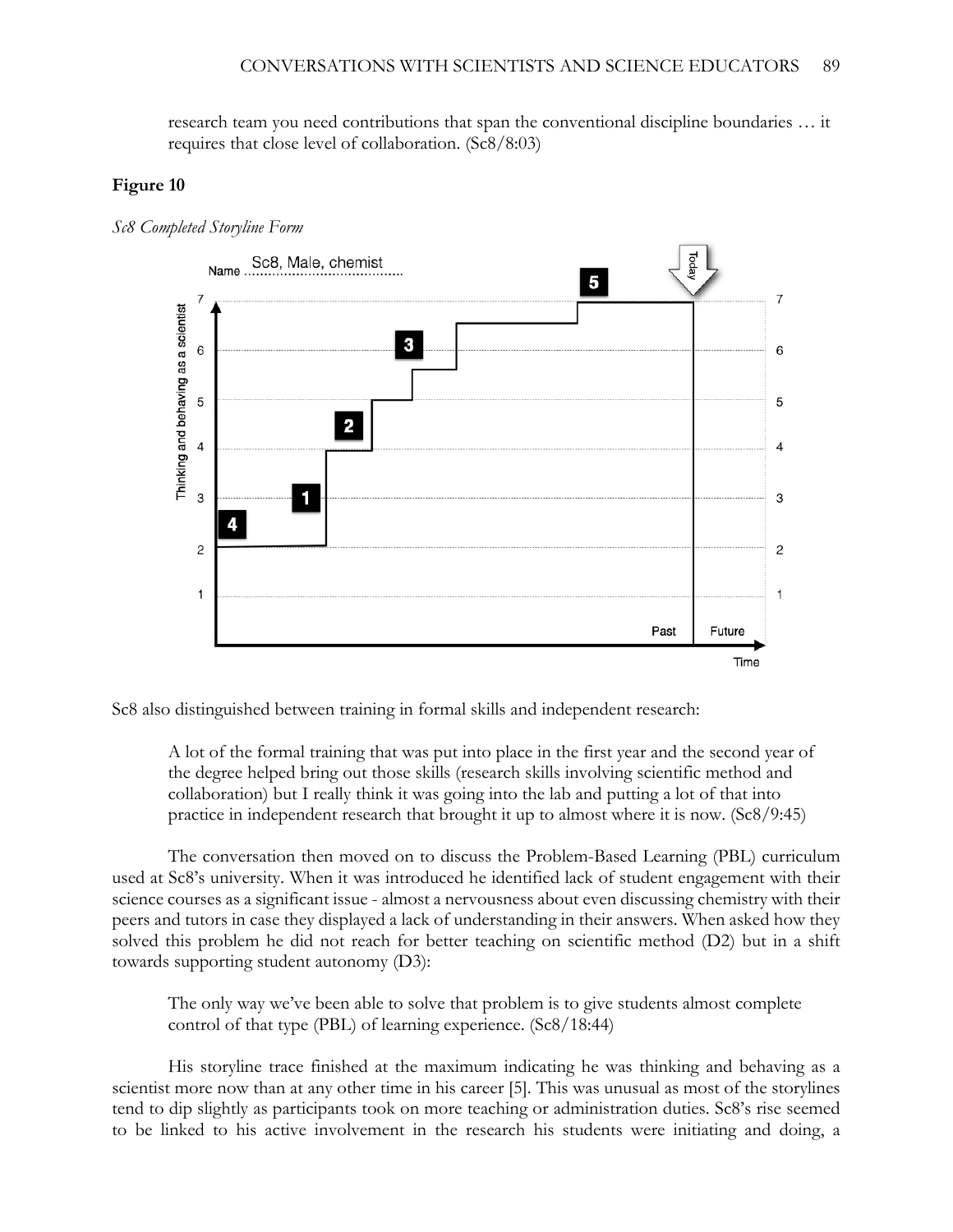component of the department's PBL approach. When asked if there was anything he would like to add about his experience of becoming a scientist he was very clear - it was about personal control and the degree of autonomy available (D3):

I think it's entirely down to being put in control of situations to develop as a scientist is to be given that responsibility … plan, design, carry out and reflect on your own experiments … the overall message is that it's got to be something that you're in control of, something that isn't scripted, something that there isn't a fixed end point to … unlike some of the early level educational experiences people have.' (Sc8/23:44).

### **Discussion**

Given the obsession with D1 and D2 in the research literature about science education we anticipated that the storylines would have shown a gradual rise as participants mastered more of the theoretical background (D1) and gained more skills (D2). However, the emphasis for the eight participants seems to be much more around D3, and high levels of D3 always seemed linked with high levels of scientific activity, while low levels of D3 always indicated a lack of what the participants called 'real science'. This corresponds with our contention that D3 includes 'psychological energy' (Bevins & Price, 2016) which is an essential factor in driving scientific activity. Psychological energy, as we conceive of it, is produced by a combination of autonomy, competence and relatedness in the same way as intrinsic motivation as described by SDT. (Deci & Ryan , 2006; 2012). Our 3D model moves scientific activity from a process to be completed by implementing aspects of prior knowledge (D1), alongside relevant skills (D2), into a conscious strategy adopted by an autonomous individual (D3) using aspects of D1 and D2 to achieve a personally valuable goal.

References to autonomy and being 'in control' appear regularly (Sc2; Sc5; Sc6) and are always related to high points in participants' sense of 'doing real science'. This autonomy brought responsibilities, participants talked about working harder, seeking to understand issues more deeply and 'feeling bad' when things did not work out (Sc1; Sc2). Participants also expressed the opposite perception - that the lack of autonomy reduced the activity to meaningless techniques or procedures (Sc4; Sc5; Sc8). The participants made a number of comments about increased competence with some identifying teachers (Sc5) or changes in courses (Sc2; Sc7) as significant. Participants distinguished between simple 'rule-following' and 'thinking like a scientist' implying that their sense of competence was more deeply-seated than being simply a high mark in an assessment (Sc3; Sc6; Sc7). Reviewing the conversations, there are many references both to the notion of relatedness concerning being part of a scientific team or even group of friends (Sc4, Sc6) with shared interests and capabilities, a relationship with a particular teacher or mentor and even, in some instances, a relatedness linked to a sense of the planet and the natural (Sc3; Sc5), or family and friends (Sc6; Sc7). Sc8 simply claimed that scientific research is inevitably collaborative.

### **Reviewing the 3D Model**

We argue that the conversations and our analysis supports our claim that science is best thought of as an activity that has three related but independent dimensions. Our second claim is that a deficit in any of these dimensions will lead to activity that is not perceived as 'behaving like a scientist'. If D1 or D2 are weak the activity is not 'science' since it does not draw on scientific domain knowledge or scientific method. It may be a valuable activity but it is, by definition, not science. Our data shows that a deficit in D3 has a more subtle effect. People using scientific ideas and employing scientific method can be engaged in what some of our interviewees (Sc2; Sc8) described as, 'training for science' where an absence of D3 meant authentic science, which they often refer to as 'real science',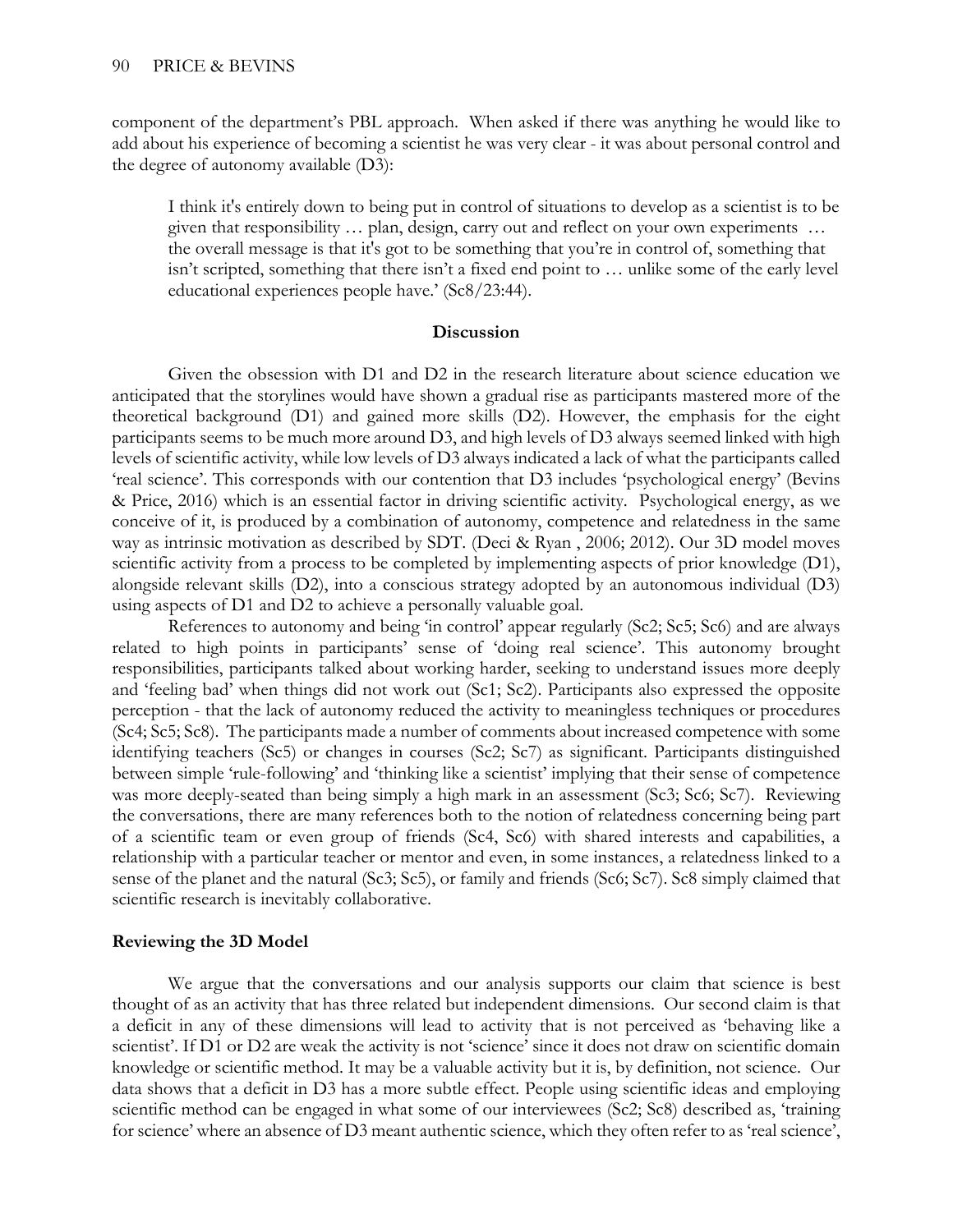was not happening - both in terms of their comments and the, sometimes dramatic, falls in their Storyline traces. In some instances a weakness in D3 led to the scientist absenting themselves (in the case of Sc7 to travel the country with a student rock band!) whereas in others it led simply to continuing to work hard, but with little sense of purpose or achievement (Sc3, Sc4). Arguably this second, larger group of 'willing conscripts' were still motivated sufficiently to continue their 'science' courses and activities but they felt it was not authentic. The motivation had been lost but something more significant to the discipline had also been lost. The message is repeated in other conversations: science without strong D3 is not just boring or un-motivating, it is not authentic science in a very significant sense: it is not experienced as the 'genuine article' by the people engaged in it. So, while D3 shares some commonalities with motivation (whether for science research or studying history or practising skateboarding) it is not exactly the same.

#### **Implications for Science Education**

We believe that we have provided evidence to support the idea that D3 is a critical part of scientific activity and suggest that this has serious implications for science education and the relative amounts of time spent on different activities within it. When we explore approaches to teaching science we notice that much of it, particularly in England, focuses on gathering more knowledge (D1) and practising routines and skills described as 'scientific method' (D2) in preparation for high-stakes assessments. Further research from the US and Australia report the curriculum cramping effect of heavy assessment instruments (Jones, 2007; Polesel et al., 2013). Even ignoring D3 for a moment, teachers in the UK regularly report the pressures on them to deliver large amounts of material in a limited time and that this prevents them from doing investigative work (a possible incarnation of D2) outside the limiting demands of the assessment regimen (Bevins et al., 2019). Having spoken to teachers from both the US and India, it seems that many of them share a similar perception that the science curriculum is already content heavy and the assessment regimen is dominated by D1.

But if we argue that D3 is an essential part of scientific activity surely there must be some shadow of it in the curriculum? In our study of the National Curriculum Science Orders for England (Department for Education, 2013) we can find no overt references to the components we anticipate fitting into D3 (autonomy, relatedness, competence) and even the references to the nature, processes and methods of science refers to it as 'working scientifically', reducing it to a sort of *cognitive mechanism* with no reference at all to society more widely until students reach the age of 14. While versions of the NoS from the US (see Table 1 earlier in this article) may contain some connection to some aspects of our D3 (the notion of 'a scientific community' and that 'society and culture influence each other', has shadows of D3's references to relatedness), any references to a scientist as a person rather than as a kind of biological and cognitive mechanism following a set of shared rules to produce an agreed understanding of a topic are not front and centre.

Similarly, problem-based learning and socio-scientific approaches can provide opportunities for the 'scientist as a person' with a social context to be revealed and communicated to students in lessons. However, these approaches are still relatively rare, despite the fact that a range of metaanalyses (Minner et al., 2010; Schroeder et al., 2007; Schwichow et al., 2016) show that emphasising the real world context of the science and allowing collaborative working not only increases motivation but improves performance. Indeed, it may be that the enlivening of otherwise boring material by an exciting or dramatic context may be the sole motivation for including aspects of D3 in the teaching and learning strategies rather than to reflect the nature of scientific activity itself. However if D3 is present as an integral part of scientific research, as claimed by the researchers quoted in this article, then supporting it is not simply a possible teaching strategy or a way to make material about electricity 'sexier' but a fundamental requirement?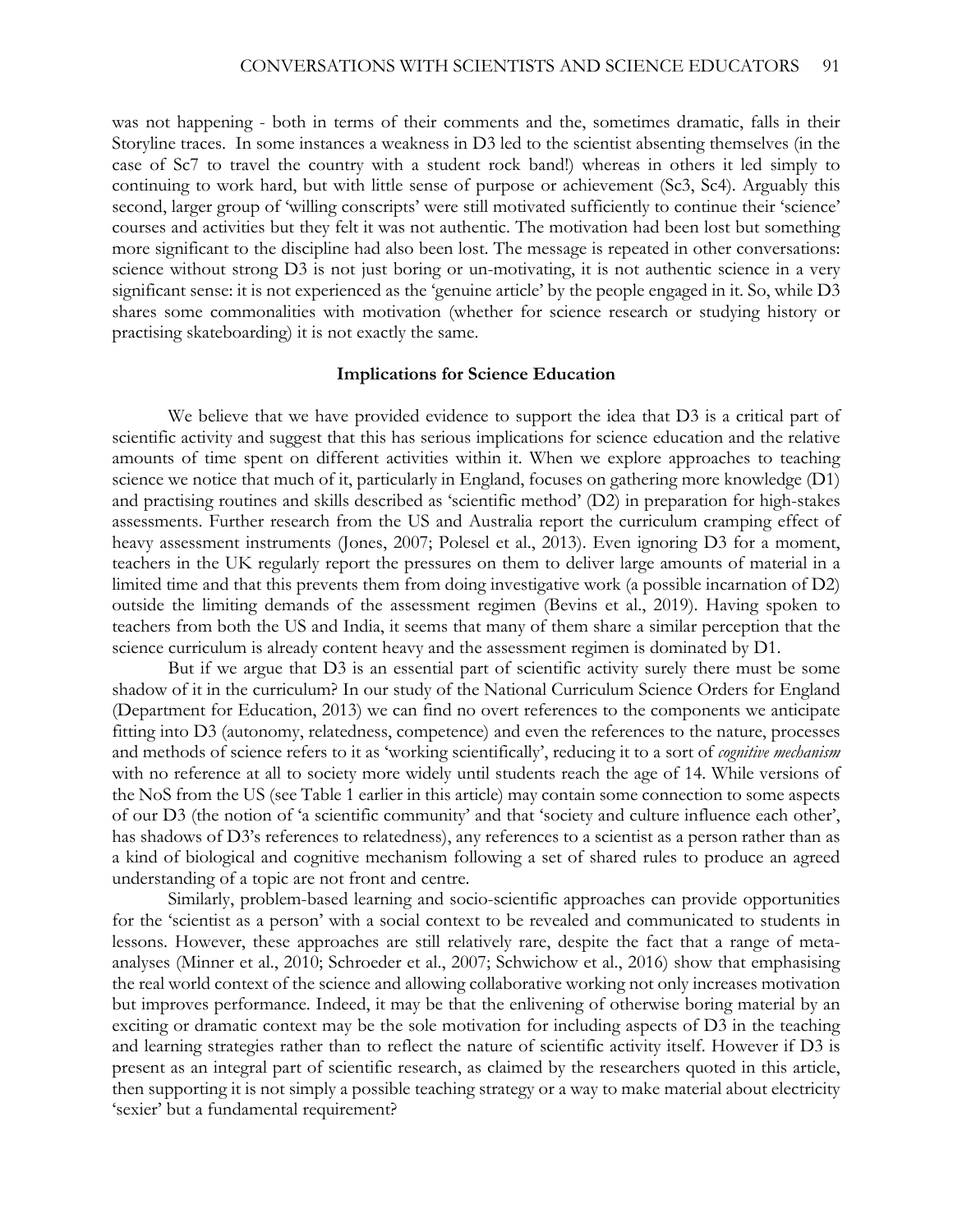### 92 PRICE & BEVINS

### **Possible Ways Forward**

The researchers and educators quoted in this paper are amongst the most successful of their years, they are the people who make it through to research and teaching posts, and they are clear on two issues. The first is that no D3 means no 'real research' (Sc8) with only 'constructed' (Sc6) problems on offer. The second is that their science education did not always provide the necessary third dimension in their studies and, in some instances, almost drove them from a career in science. If we are to help students to develop into 'real' scientists we have to accept that D3 is not a desirable extra, any more than D1 or D2 is, but an essential requirement. To avoid D3 or maintain that it is less worthy of a place in our, admittedly crowded, curricula may mean that most students have a limited experience of 'real science' and are unlikely to become the research scientists and technologists we need to solve some of the global problems we now confront as a species.

But how can one 'teach' students 'autonomy', 'competence' or 'relatedness'? These are not simply facts and theories or skills and capabilities and cannot be 'taught'. Maybe they are 'caught' by students as they work in classrooms that support student autonomy, that allow working in collaborative groups and aim for mastery rather than the performative goals of traditional public examinations? Researchers working in SDT have been looking at environments that support, or reduce, student autonomy and other related D3 factors for a number of years (Hyungshim et al. 2016) and have published useful advice on these matters.

In our previous paper (Bevins & Price, 2016) we suggested D3 existed. In this paper we present evidence that it is familiar to scientists who have actually engaged in research. We now propose to create D3-friendly science materials and approaches and evaluate their impact in terms of student motivation, perception of the nature of science, and eventual achievement.

### *The authors received no financial support for the research, authorship, and/or publication of this manuscript.*

**Gareth Price** [\(gareth2210@mac.com\)](mailto:gareth2210@mac.com) is a researcher, curriculum developer and runs knowledge exchange projects in STEM education. An ex-teacher, ex-publisher and current author of learning materials he has experience of a number of aspects of education and has advised ministries of education and individual schools in the UK and beyond. His main research interests are in how creativity manifests in science education and in inquiry as a teaching approach looking particularly at how students can be simultaneously encouraged to take responsibility for their own learning and supported.

**Stuart Bevins** (S.Bevins (Q.shu.ac.uk) is Principal Research Fellow with the Sheffield Institute of Education Sheffield Hallam University. He leads science education research and has designed and led both small and large-scale research programs and has strong interest in approaches to teaching and learning science.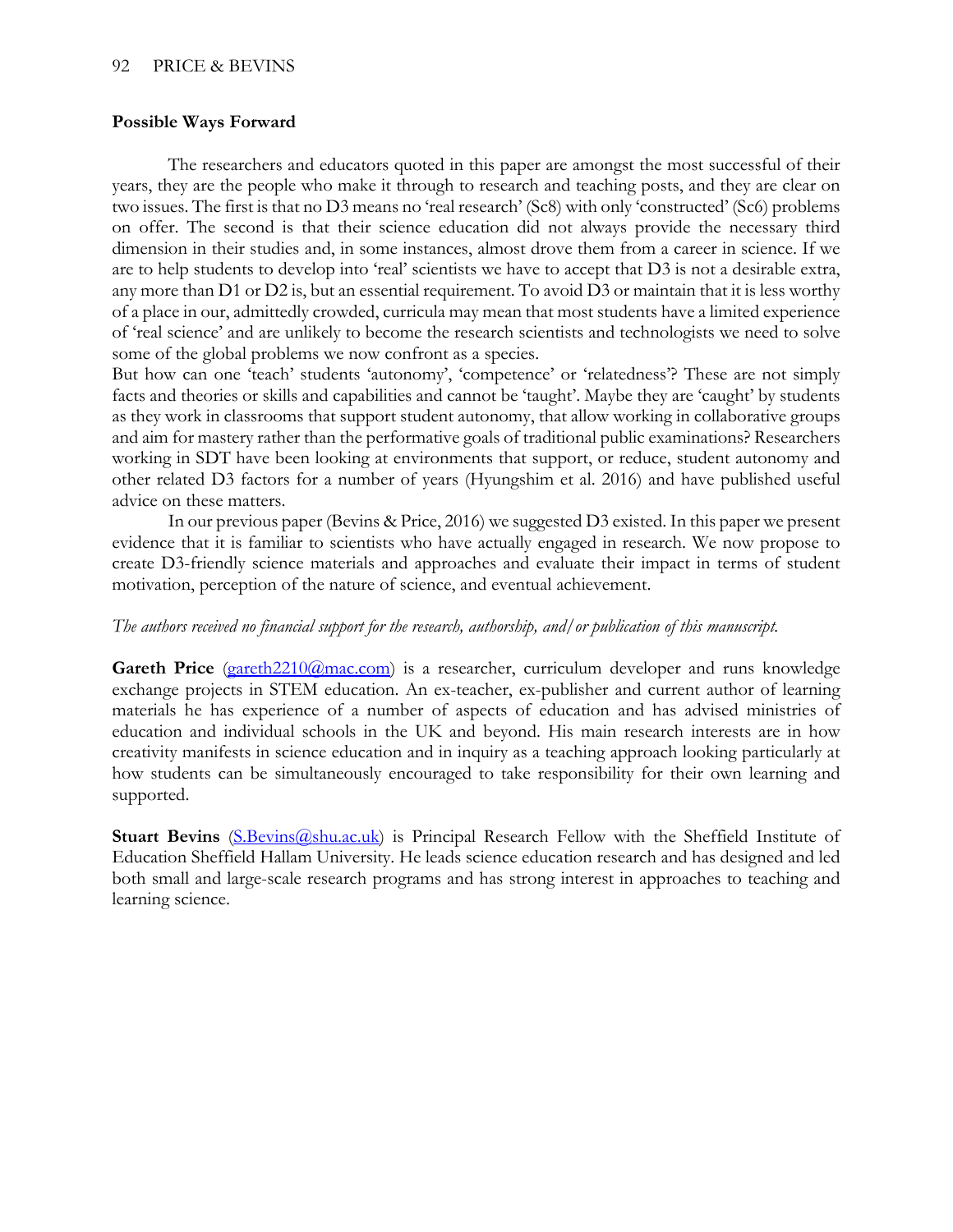#### **References**

- Archer, L., & DeWitt, J. (2016). *Understanding young people's science aspirations: How students form ideas about 'becoming a scientist'*. Routledge.
- Amabile, T., Conti, R., Coon, H., Lazenby, J., & Heron, M. (1996). Assessing the work environment for creativity. *The Academy of Management Journal*, *39* (5), 1154-1184.
- Barrow, L. H. (2006). A brief history of inquiry: From Dewey to standards. *Journal of Science Teacher Education*, *17*(3), 265-278.
- Beijaard, D., Van Driel, J., & Verloop, N., (1999). Evaluation of storyline methodology in research on teachers' practical knowledge. *Studies in Educational Evaluation*, *25*(1), 47-62.
- Bell, R. L. (2009). Teaching the nature of science: Three critical questions. *Best Practices in Science Education*, 22, 1-6.
- Bevins, S., & Price, G. (2016). Reconceptualising inquiry in science education, *International Journal of Science Education. 38*(1), 17-29
- Bevins, S., Price, G., & Booth, J. (2019) The I files, the truth is out there: Science teachers' constructs of inquiry. *International Journal of Science Education*, 41(4), 533-545.
- Braun, V., & Clarke, V. (2006). Using thematic analysis in psychology. *Qualitative Research in Psychology.* 3(2), 77-101.
- Charmaz, K., & Belgrave, L. L. (2005). *Grounded Theory. In The Blackwell Encyclopedia of Sociology, G. Ritzer (Ed.).* <https://doi.org/10.1002/9781405165518.wbeosg070.pub2>
- Deci, E.L., & Ryan, R.M. (2012). Motivation, personality, and development within embedded social contexts: An overview of self-determination theory. In R. M. (Ed.), *The Oxford handbook of human motivation* (pp. 85-107). Oxford University Press.
- Etikan, I., Musa, S. A., & Alkassim, R. S. (2016). Comparison of convenience sampling and purposive sampling. *American Journal of Theoretical and Applied Statistics*, *5*(1), 1-4.
- Gauld, C.F. (2005). Habits of mind, scholarship and decision making in science and religion. *Science Education,* 14, 291–308.
- Gott, R., Duggan, S., & Roberts, R. (2008). Concepts of evidence. *School of Education, University of Durham*. [https://community.dur.ac.uk/rosalyn.roberts/Evidence/Gott%20&%20Roberts%](https://community.dur.ac.uk/rosalyn.roberts/Evidence/Gott%20&%20Roberts%20(2008)%20Research%20Report.pdf)  [20\(2008\)%20Research%20Report.pdf](https://community.dur.ac.uk/rosalyn.roberts/Evidence/Gott%20&%20Roberts%20(2008)%20Research%20Report.pdf)
- Hmelo-Silver, C. E., Duncan, R. V., & Chinn, C. A. (2007). Scaffolding and achievement in problem-based and inquiry learning:A response to Kirschner, Sweller and Clark. *Educational Psychologist*, *42*(2), 99-107.
- Jang, H., Reeve, J., & Halusic, M. (2016). A new autonomy-supportive way of teaching that increases conceptual learning: Teaching in students' preferred ways. *The Journal of Experimental Education, 84*(4), 686-701.
- Jones, B. D. (2007). The unintended outcomes of high-stakes testing. *Journal of Applied School Psychology, 23*(2), 65-86. https://doi.org/10.1300/J370v23n02\_05
- Kirshner, P. A., Sweller, J., & Clark, R. E. (2010). Why minimal guidance during instruction does not work: An analysis of the failure of constructivist, discovery, problem-based, experiential and inquiry-based teaching. *Educational Psychologist*, *41*(2), 75-86.
- Minner, D. D., Levy, A. J., & Century, J. (2010). Inquiry-based science instruction—what is it and does it matter? Results from a research synthesis years 1984 to 2002. *Journal of Research in Science Teaching*. *47*(4), 474-496.
- Department for Education. (2013). *National Curriculum for England Science Orders*. UK Government. https://www.gov.uk/government/publications/national-curriculum-in-england-scienceprogrammes-of-study/national-curriculum-in-england-science-programmes-of-study